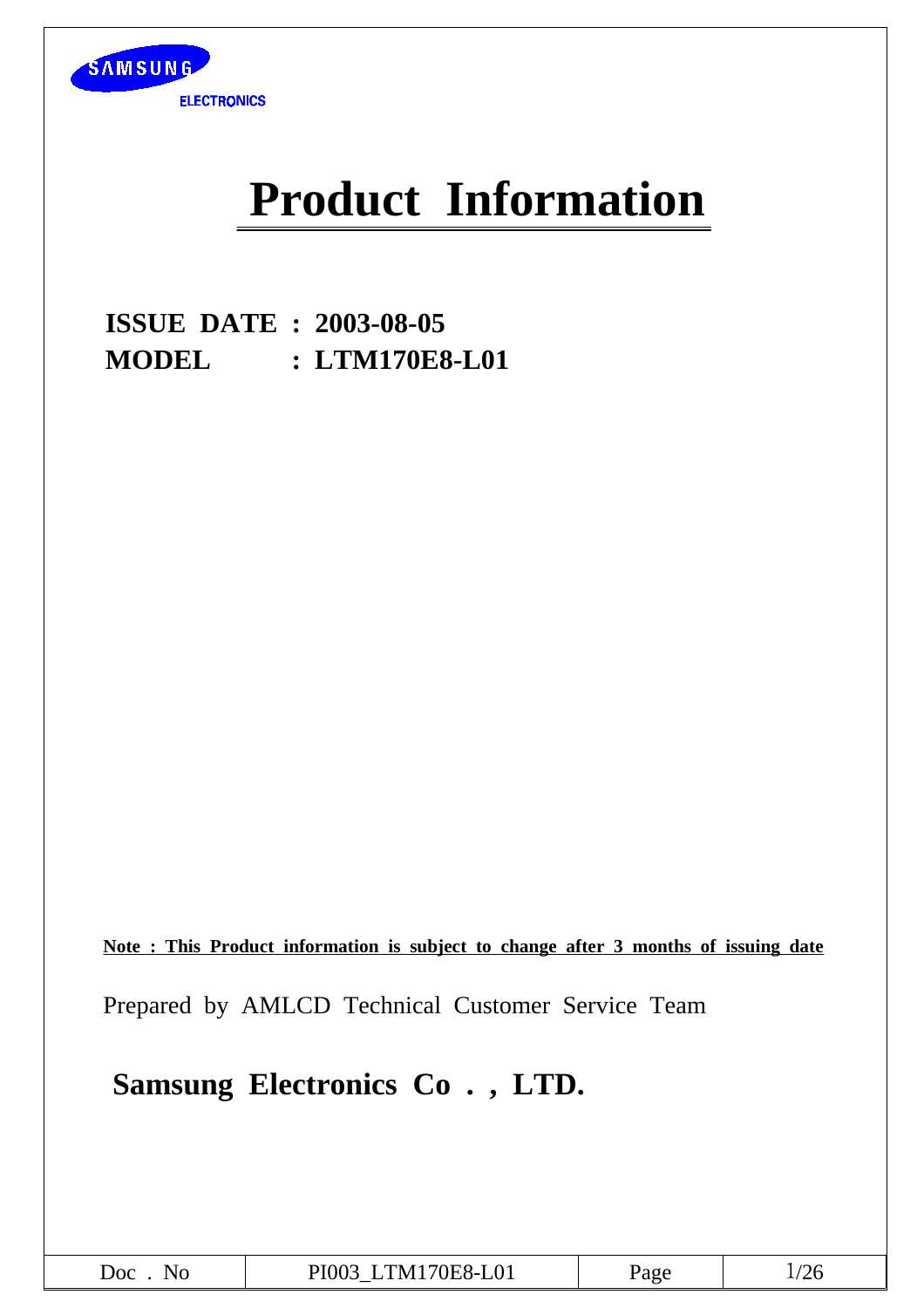# **Contents**

| General Description                                                                                                                                                                                             | --------------------------- (3)      |      |
|-----------------------------------------------------------------------------------------------------------------------------------------------------------------------------------------------------------------|--------------------------------------|------|
| 1. Absolute Maximum Ratings<br>Absolute ratings of environment<br>1.1<br><b>Electrical Absolute Ratings</b><br>1.2                                                                                              | ------------------------------ $(4)$ |      |
| 2. Optical Characteristics                                                                                                                                                                                      | -------------------------------- (6) |      |
| 3. Electrical Characteristics<br>3.1 TFT LCD Module<br>3.2 Back-light Unit                                                                                                                                      | ---------------------------- (9)     |      |
| 4. Block Diagram<br>4.1 TFT LCD Module<br>4.2 Back-light Unit                                                                                                                                                   | ----------------------------- $(12)$ |      |
| 5. Input Terminal Pin Assignment<br>5.1 Input Signal & Power<br>5.2 LVDS Interface (1)<br>5.3 LVDS Interface (2)<br>5.4 Back-light Unit<br>5.5 Input Signals, Basic Display Colors and Gray Scale of Each Color | ----------------------------- $(13)$ |      |
| 6. Interface Timing<br>6.1 Timing Parameters (DE only mode)<br>6.2 Timing Diagrams of Interface Signal (DE only mode)<br>6.3 Power ON/OFF Sequence                                                              | ---------------------------- (20)    |      |
| 7. Outline Dimension                                                                                                                                                                                            |                                      | (23) |
| 8. General Precaution<br>8.1 Handling<br>8.2 Storage<br>8.3 Operation<br>8.4 Others                                                                                                                             | -------------------------            | (25) |
|                                                                                                                                                                                                                 |                                      |      |

| No<br>Doc. | PI003 LTM170E8-L01 | Page | 2/26 |
|------------|--------------------|------|------|
|------------|--------------------|------|------|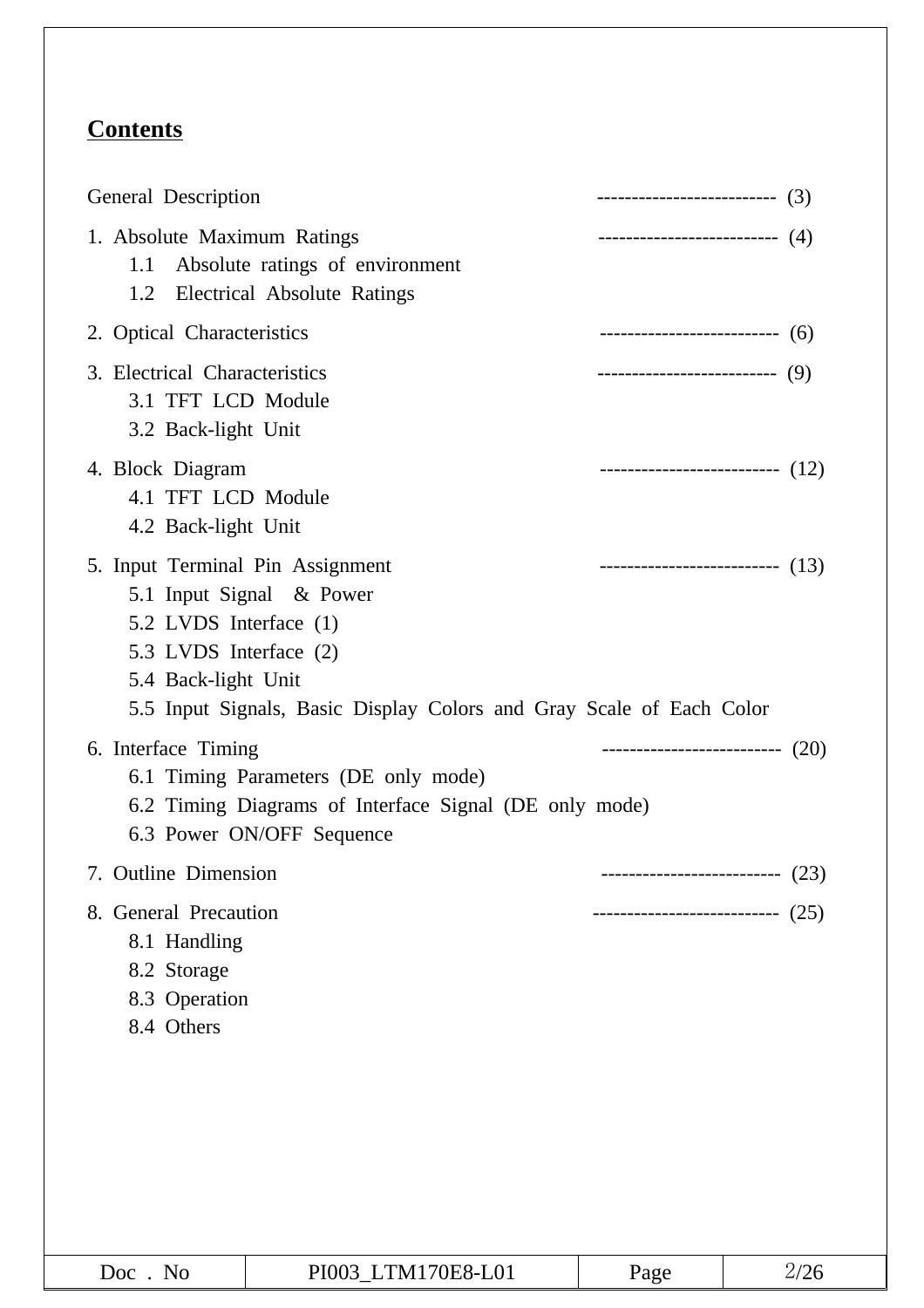### **General Description**

#### **\* Description**

LTM170E8-L01 is a color active matrix TFT (Thin Film Transistor) liquid crystal display (LCD) that uses amorphous silicon TFTs as switching devices. This model is composed of a TFT LCD panel, a driver circuit and a back-light system. The resolution of a 17.0" contains 1280 x 1024 pixels and can display up to 16.7 millions colors.

#### **\* Features**

- High contrast ratio, high aperture structure
- PVA(Patterned Vertical Alignment) mode
- Wide viewing angle & High speed response
- SXGA(1280 x 1024 pixels) resolution
- Low power consumption
- 2 dual CCFTs(Cold Cathode Fluorescent Tube)
- DE (Data Enable) mode
- LVDS (Low Voltage Differential Signaling) interface (2pixel/clock)
- Compact Size Design

#### **\* Applications**

Workstation & desktop monitors Display terminals for AV application products Monitors for industrial machine

#### **\* General information**

| Items             | Specification               | Unit   | <b>Note</b> |
|-------------------|-----------------------------|--------|-------------|
| Display area      | 337.92(H) x 270.336(V)      | mm     |             |
| Driver element    | a-Si TFT active matrix      |        |             |
| Display colors    | 16.7M                       | colors |             |
| Number of pixels  | 1280 x 1024                 | pixel  |             |
| Pixel arrangement | RGB vertical stripe         |        |             |
| Pixel pitch       | $0.264(H)$ x $0.264(W)$     | mm     |             |
| Display mode      | Normally Black              |        |             |
| Surface treatment | Haze 44%, Hard-coating (3H) |        |             |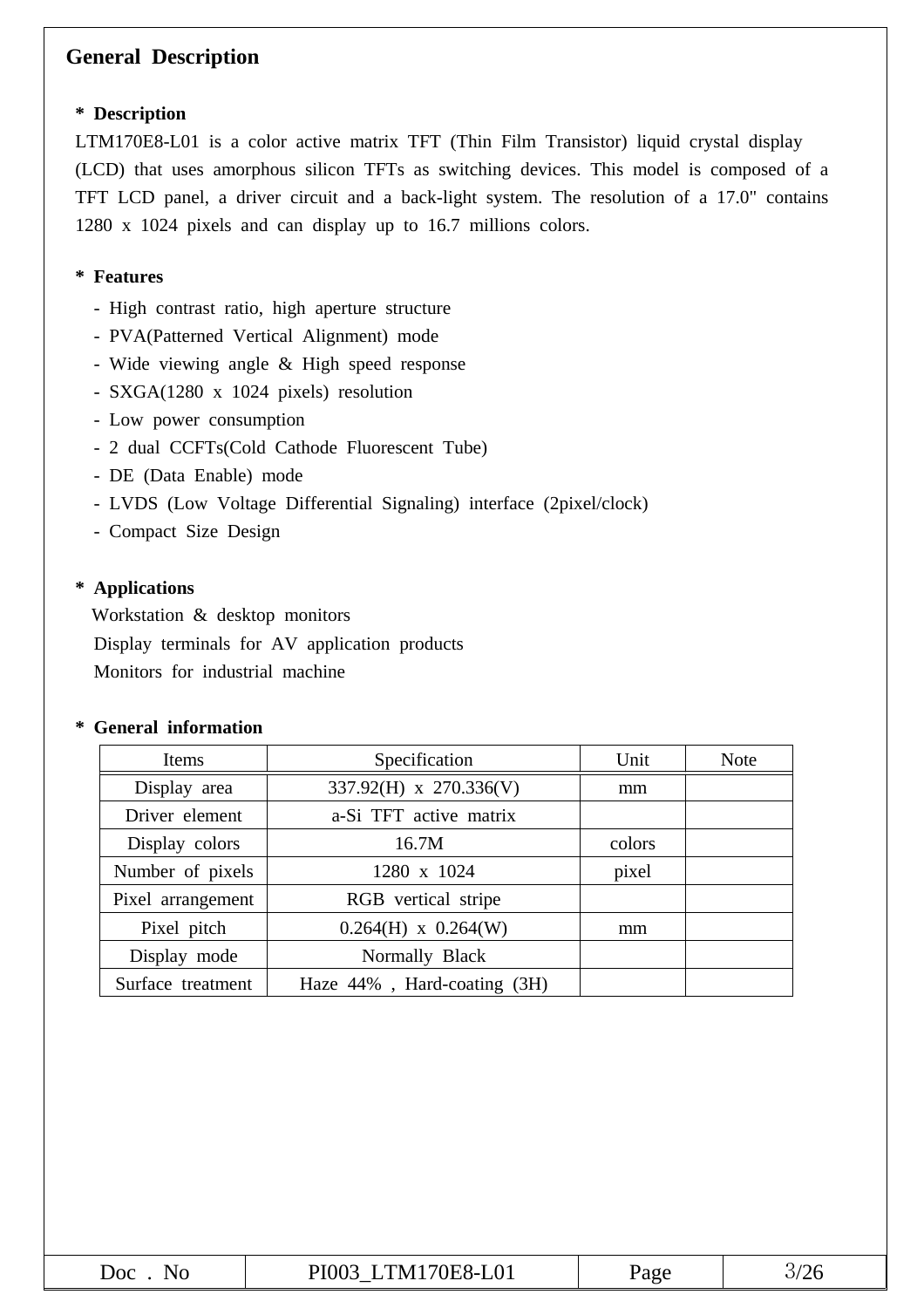#### **\* Mechanical information**

| Item   |               | Min.                     | Typ.                     | Max.                     | <b>Note</b> |
|--------|---------------|--------------------------|--------------------------|--------------------------|-------------|
| Module | Horizontal(H) |                          | 354.9                    | $\overline{\phantom{0}}$ | mm          |
|        | Vertical(V)   | $\overline{\phantom{0}}$ | 290.3                    | $\overline{\phantom{0}}$ | mm          |
| size   | Depth(D)      | $\overline{\phantom{0}}$ | $\overline{\phantom{0}}$ | 13.3                     | mm          |
|        | Weight        | $\overline{\phantom{0}}$ | $\overline{\phantom{0}}$ | 1,700                    | g           |

#### **1. Absolute Maximum Ratings**

1.1 Absolute ratings of environment

| Item                                                 | Symbol      | Min.     | Max. | Unit | <b>Note</b> |
|------------------------------------------------------|-------------|----------|------|------|-------------|
| Storage temperature                                  | <b>TSTG</b> | $-20$    | 65   | °C   | ( 1 )       |
| Operating temperature<br>(Glass surface temperature) | <b>TOPR</b> | $\Omega$ | 50   | °C   | (1)         |
| Shock (non - operating)                              | Snop        |          | 50   | G    | (2)(4)      |
| Vibration (non - operating)                          | Vnop        |          | 1.5  | G    | (3)(4)      |

Note (1) Temperature and relative humidity range are shown in the figure below. 90 % RH Max. (  $40 °C \geq Ta$  ) Maximum wet-bulb temperature at 39 °C or less. (Ta > 40 °C) No condensation.

- (2) 11ms, sine wave, one time for  $\pm X$ ,  $\pm Y$ ,  $\pm Z$  axis
- (3) 10-300 Hz, Sweep rate 10min, 30min for X,Y,Z axis
- (4) At vibration and shock test, the fixture which holds the module to be tested has to be hard and rigid enough so that the module would not be twisted or bent by the fixture.

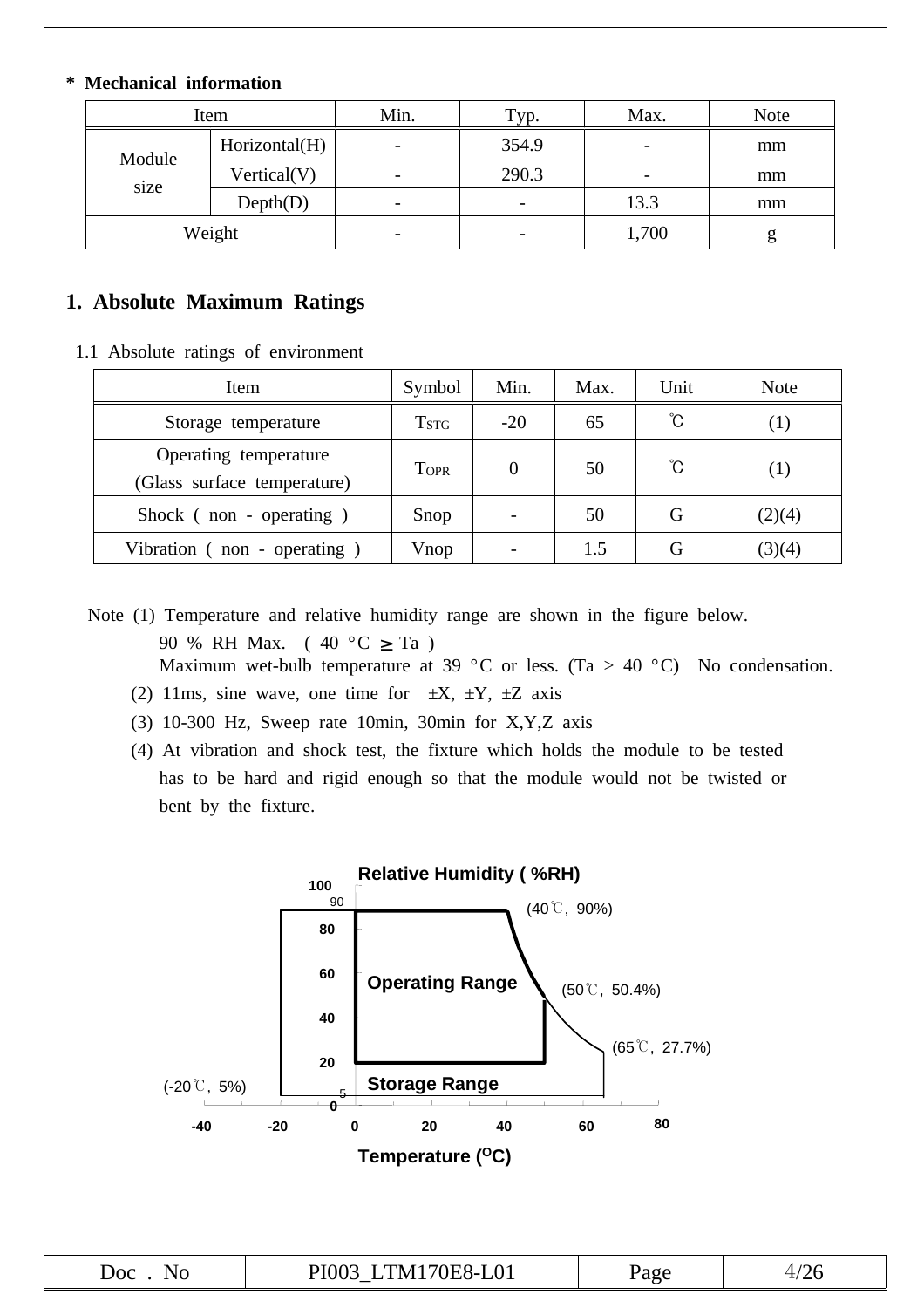#### 1.2 ELECTRICAL ABSOLUTE RATINGS

#### (1) TFT LCD Module  $(Vss = GND = 0 V)$

| Item                 | Symbol | Min.       | Max. | Unit | <b>Note</b> |
|----------------------|--------|------------|------|------|-------------|
| Power Supply Voltage | VDD    | $V$ ss-0.5 | ნ.პ  |      |             |

#### NOTE (1) Within Ta (  $25 \pm 2$  °C)

#### (2) BACK-LIGHT UNIT (Ta =  $25 \pm 2$ °C)

| Item           | Symbol | Min. | Max. | Unit. | Note    |
|----------------|--------|------|------|-------|---------|
| Lamp Current   |        | 3.0  | 7.0  | mArms | (1),(2) |
| Lamp Frequency |        | 40   | 80   | kHz   |         |

#### NOTE

(1) Permanent damage to the device may occur if maximum values are exceeded. Functional operation should be restricted to the conditions described under Normal Operating Conditions.

(2) Specified values are for a single lamp. (Refer to the Note (1) in the page 11 for further information)

| Doc<br>◥◡ | E8-L01<br>۱н<br>N<br>1100<br>1.1111<br>$\overline{\phantom{a}}$ | ה מי<br>$\cdots$ | ∠∪ |
|-----------|-----------------------------------------------------------------|------------------|----|
|           |                                                                 |                  |    |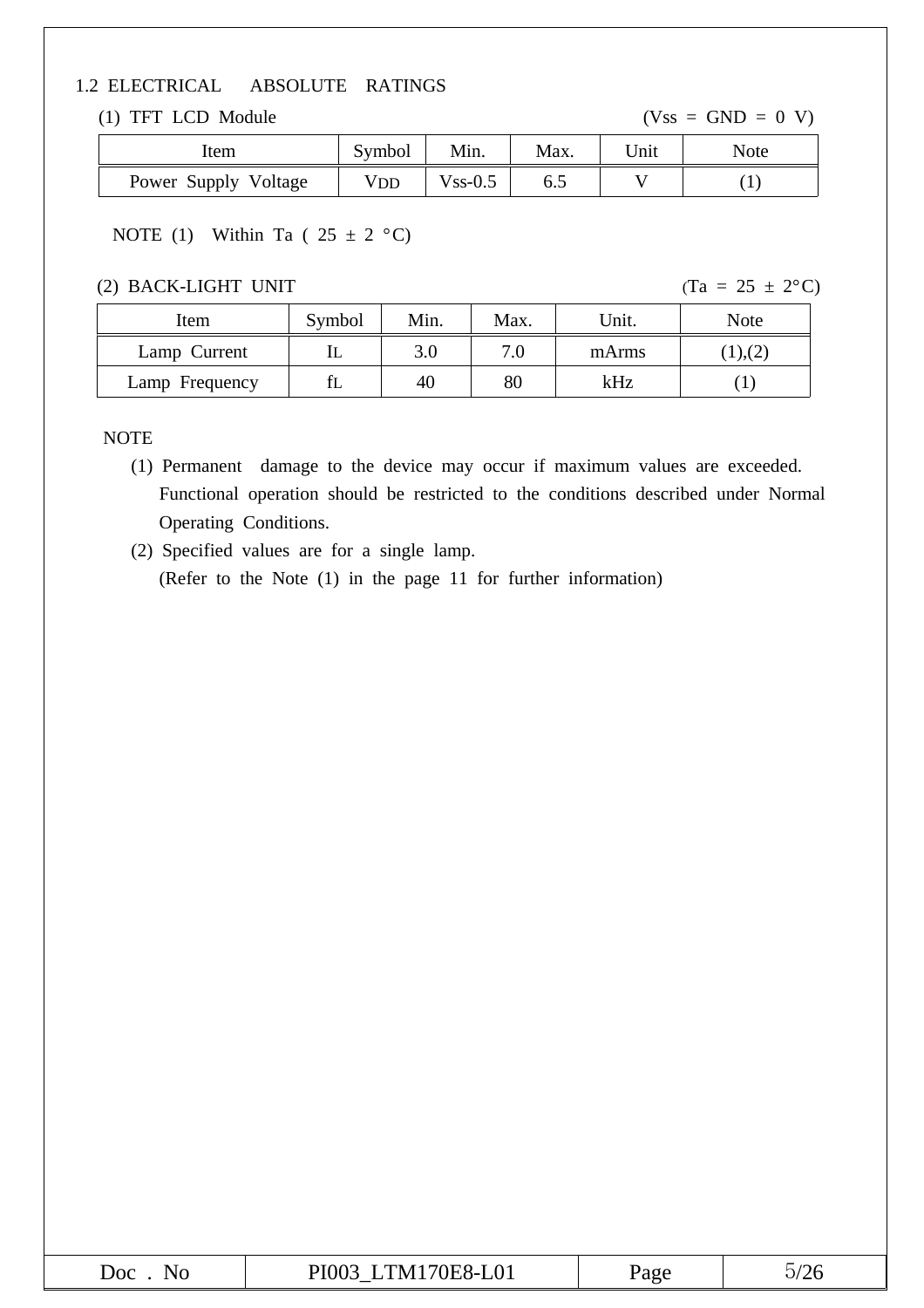# **2. Optical Characteristics**

The following items are measured under stable conditions. The optical characteristics should be measured in a dark room or equivalent state with the methods shown in Note (1).

Measuring equipment : TOPCON BM-5A, BM-7, PHOTO RESEARCH PR650

Eldim EZ-Contrast

| (Inverter Freq.: 50kHz)                    |         |            | * Ta = $25 \pm 2$ °C, VDD=5V, |      |       |      | fv= 60Hz, $f_{DCLK}$ =54MHz, $I_L$ = 6.5mArms |              |  |  |              |
|--------------------------------------------|---------|------------|-------------------------------|------|-------|------|-----------------------------------------------|--------------|--|--|--------------|
| Item                                       |         | Symbol     | Condition                     | Min. | Typ.  | Max. | Unit                                          | <b>Note</b>  |  |  |              |
| Contrast Ratio                             |         | C/R        |                               |      | 600   |      |                                               | (3)          |  |  |              |
| (Center of screen)                         |         |            |                               |      |       |      |                                               | BM-5A        |  |  |              |
| Response                                   | Rising  | <b>Tr</b>  |                               |      | 15    |      |                                               | (5)          |  |  |              |
| Time                                       | Falling | <b>Tf</b>  |                               |      | 10    | -    | msec                                          | $BM-7$       |  |  |              |
| Luminance of White                         |         | YL         | Normal                        |      | 250   |      | cd/m2                                         | (6)          |  |  |              |
| (Center of screen)                         |         |            | $\Phi = 0$                    |      |       |      |                                               | $BM-5A$      |  |  |              |
|                                            | Red     | Rx         | $\theta = 0$                  |      | 0.640 |      |                                               |              |  |  |              |
|                                            |         | <b>Ry</b>  |                               |      | 0.330 |      |                                               |              |  |  |              |
| Color<br>Chromaticity<br>(CIE 1931)        |         | Gx         | Viewing                       |      | 0.300 |      |                                               |              |  |  |              |
|                                            | Green   | Gy         | Angle                         |      | 0.600 |      |                                               | (7)          |  |  |              |
|                                            | Blue    | Bx         |                               |      |       |      |                                               | 0.150        |  |  | <b>PR650</b> |
|                                            |         | By         |                               |      | 0.060 |      |                                               |              |  |  |              |
|                                            |         | Wx         |                               |      | 0.313 |      |                                               |              |  |  |              |
|                                            | White   | <b>Wy</b>  |                               |      | 0.329 |      |                                               |              |  |  |              |
|                                            | Hor.    | $\theta$ L |                               |      | 89    |      |                                               |              |  |  |              |
| Viewing                                    |         | $\theta$ R |                               |      | 89    |      |                                               | (8)          |  |  |              |
| Angle                                      |         | $\phi$ H   | $CR \ge 10$                   |      | 89    |      | Degrees                                       | $BM-5A$      |  |  |              |
|                                            | Ver.    | $\phi$ L   |                               |      | 89    | -    |                                               |              |  |  |              |
| <b>Brightness Uniformity</b><br>(9 Points) |         | Buni       |                               |      |       | 25   | $\%$                                          | (4)<br>BM-5A |  |  |              |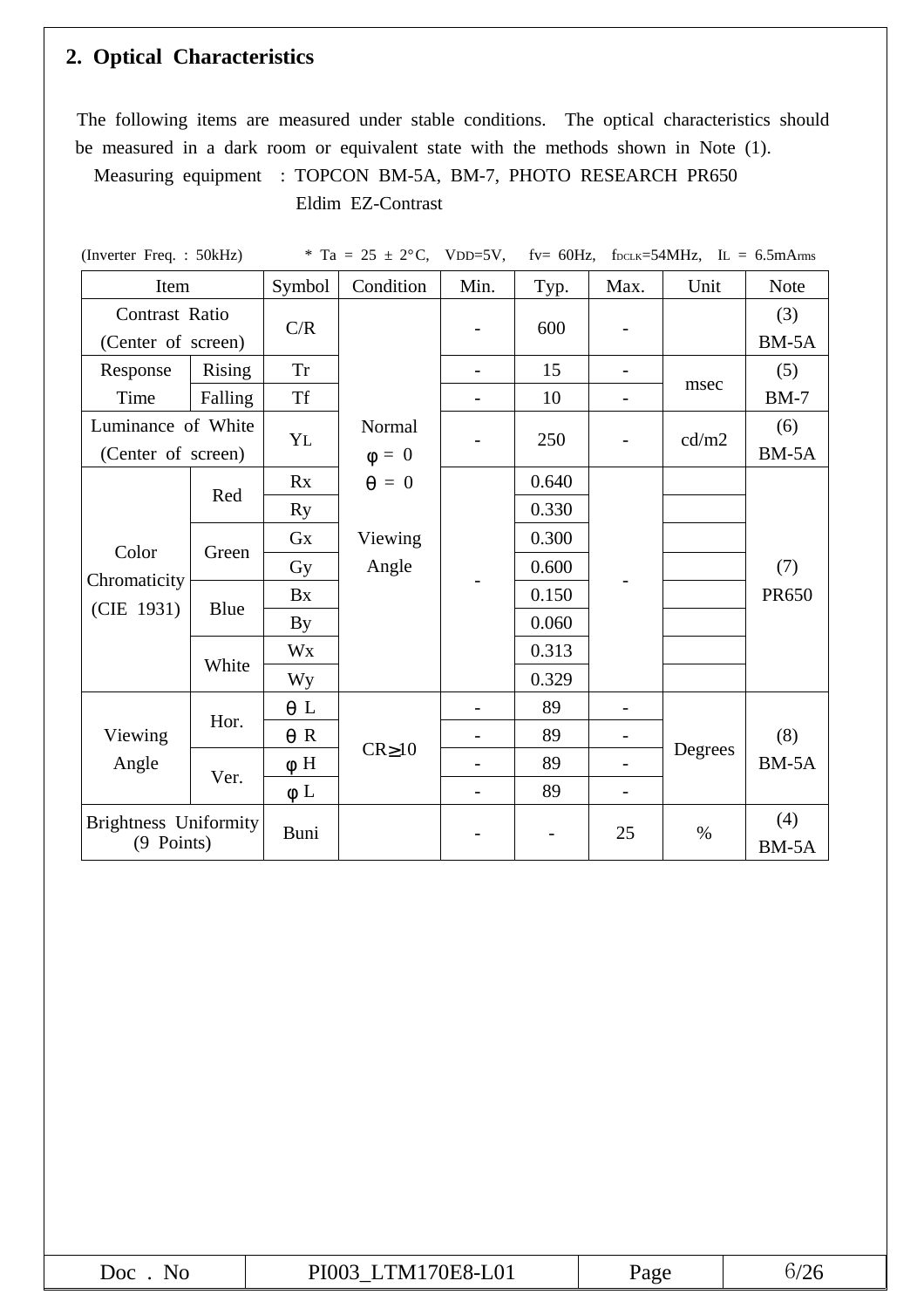Note 1) Test Equipment Setup

The measurement should be executed in a stable, windless and dark room between 30min and 40min after lighting the back-light at the given temperature for stabilization of the back-light. This should be measured in the center of screen.

Single lamp current : 6.5mA (Refer to the note(1) in the page 11 for more information.) Environment condition : Ta = 25  $\pm$  2 °C



The center of the screen







Note 3) Definition of Contrast Ratio (C/R) : Ratio of gray max (Gmax) & gray min (Gmin) at the center point⑤ of the panel

$$
CR = \frac{G \max}{G \min}
$$

Gmax : Luminance with all pixels white Gmin : Luminance with all pixels black

|            | Gmin: Luminance with all pixels black |      |           |
|------------|---------------------------------------|------|-----------|
| $Doc$ . No | PI003_LTM170E8-L01                    | Page | $^{7}/26$ |
|            |                                       |      |           |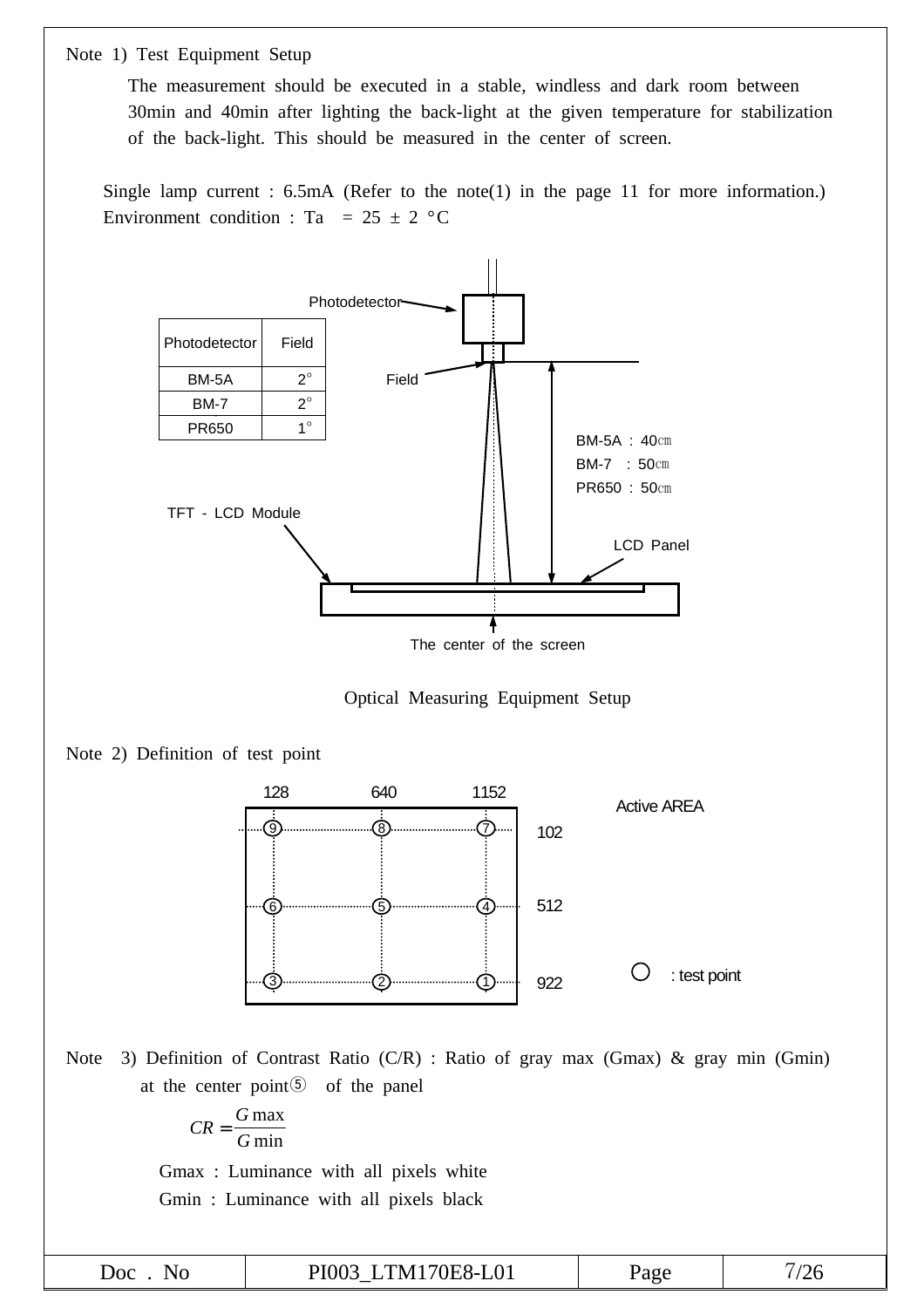Note 4) Definition of 9 points brightness uniformity

*Buni*  $B$  max –  $B$ *B*  $= 100 * \frac{(B \max - B \min)}{D}$ max

Bmax : Maximum brightness Bmin : Minimum brightness



Note 6) Definition of Luminance of White : Luminance of white at center point⑤.

Note 7) Definition of Color Chromaticity (CIE 1931) Color coordinate of Red, Green, Blue & White at center point⑤.

Note 8) Definition of Viewing Angle : Viewing angle range ( $CR \ge 10$ )

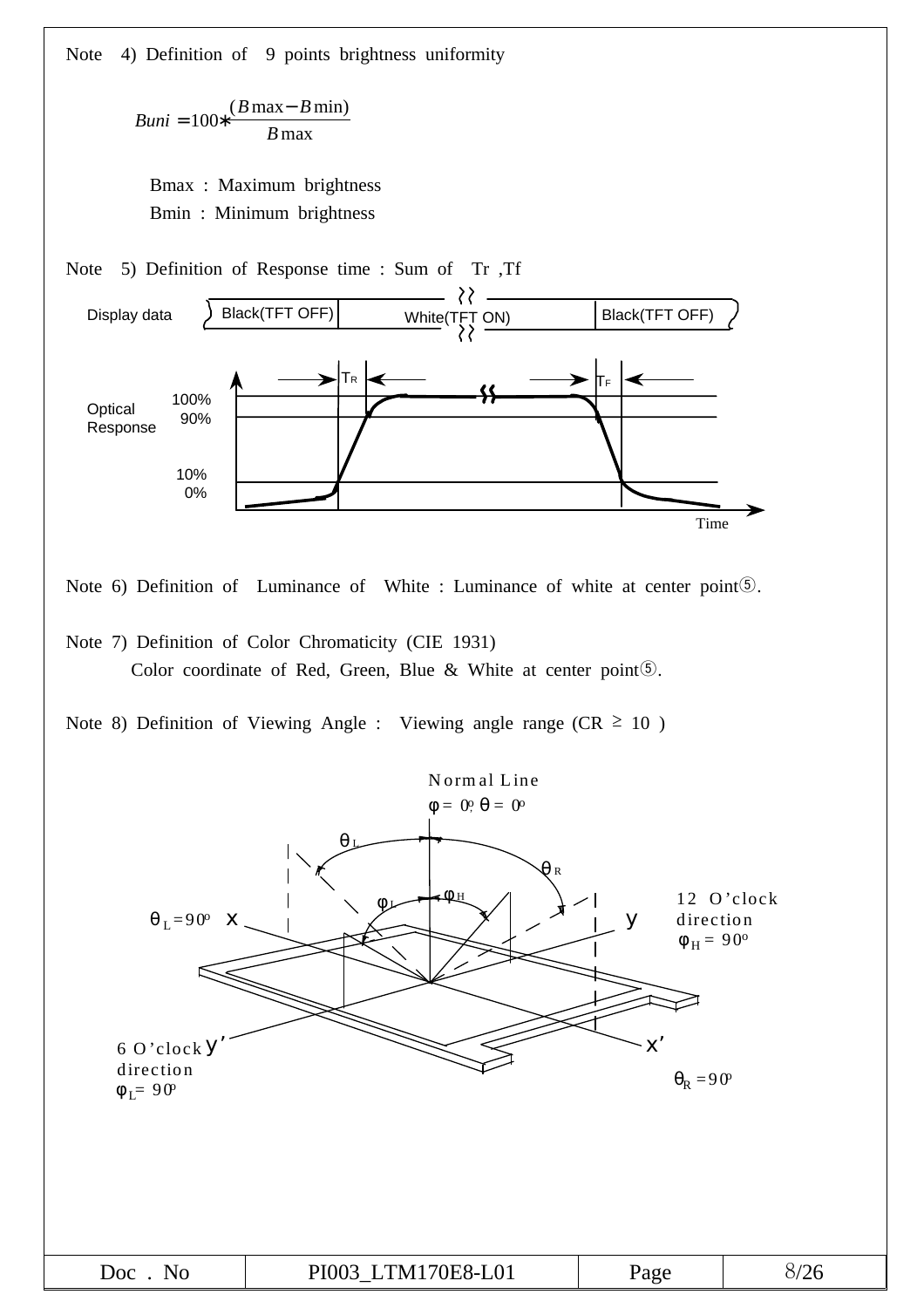# **3. Electrical Characteristics**

#### 3.1 TFT LCD MODULE

#### $Ta = 25^{\circ}C$

|            | Symbol<br>Item          |                | Min.                              | Typ. | Max. | Unit       | <b>Note</b>       |
|------------|-------------------------|----------------|-----------------------------------|------|------|------------|-------------------|
|            | Voltage of Power Supply | $V_{DD}$       | 4.5                               | 5.0  | 5.5  | $\rm V$    | (1)               |
|            | Interface type          | <b>LVDS</b>    | DS90C383/385/387<br>DS90C386 Pair |      |      |            |                   |
| Current of | <b>Black</b><br>(a)     |                |                                   | 700  |      | mA         |                   |
| Power      | White<br>(b)            | $\rm I_{DD}$   |                                   | 800  |      | mA         | (2),(3)           |
| Supply     | 2 Line Stripe<br>(c)    |                |                                   | 800  | 1050 | mA         |                   |
|            | Vsync Frequency         | f <sub>V</sub> | 55                                | 60   | 76   | Hz         |                   |
|            | Hsync Frequency         | $f_H$          | 56.7                              | 64   | 81.1 | kHz        |                   |
|            | Main Frequency          | $f_{DCLK}$     | 38.1                              | 54   | 68.4 | <b>MHz</b> |                   |
|            | Rush Current            | <b>I</b> RUSH  |                                   |      | 4.0  | A          | $\left( 4\right)$ |

Note (1) The connector for display data & timing signal should be connected.(Vss=0V)

- (2) fv=75Hz, fDCLK =67.5MHz, VDD = 5.0V, DC Current.
- (3) Power dissipation check pattern(LCD Module only)
	- a) Black Pattern b) White Pattern
- 



\*c) 2line Vertical stripe pattern c) 2line vertical stripe pattern



| 70 N.H<br>$\Delta$ OC<br>N/L<br>'N r<br>TO T<br>$\overline{\phantom{a}}$ | aσe | $\overline{ }$<br>◢<br>$\overline{\phantom{a}}$ |
|--------------------------------------------------------------------------|-----|-------------------------------------------------|
|--------------------------------------------------------------------------|-----|-------------------------------------------------|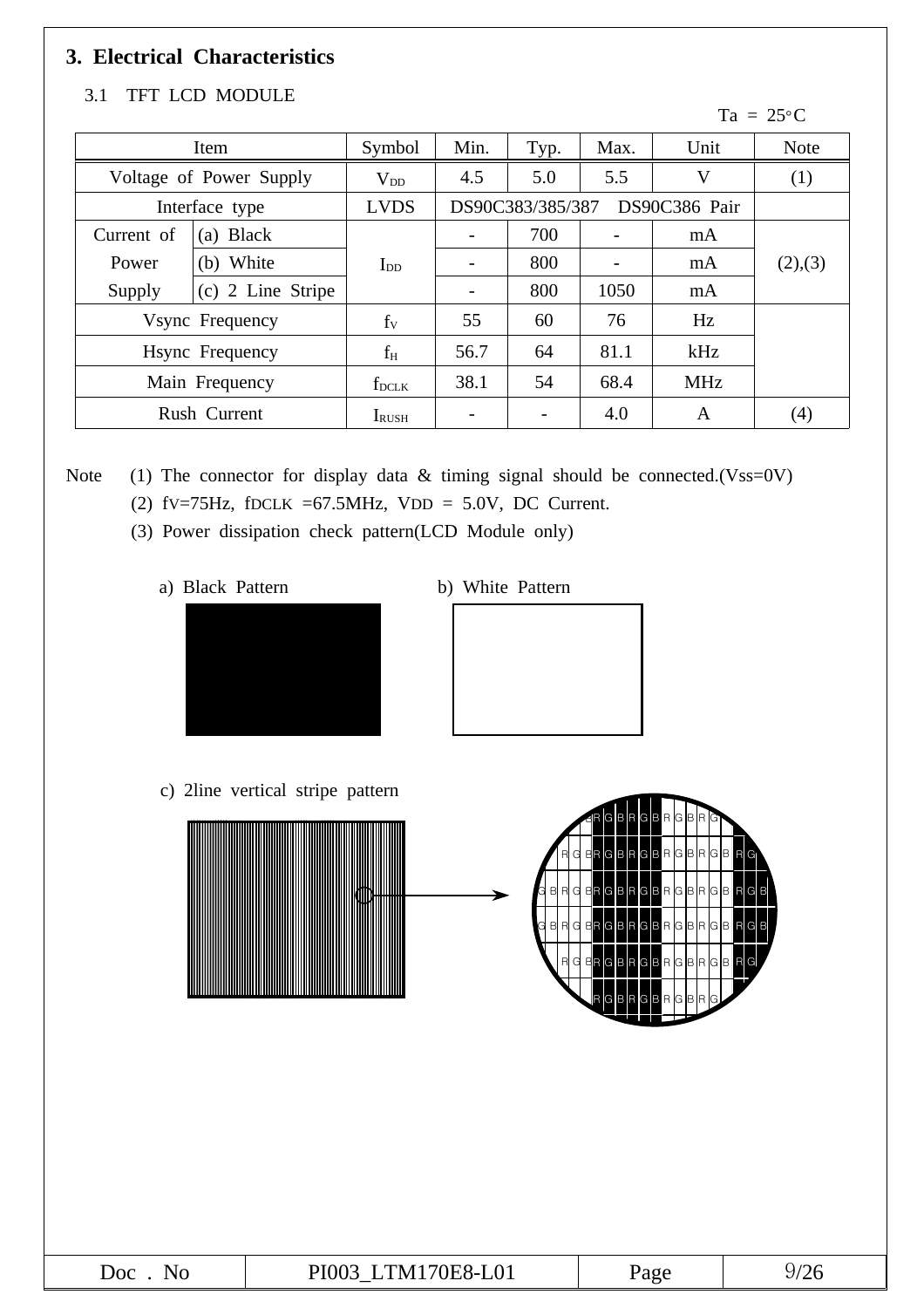(4) Measurement Conditions



Note : Control Signal : High(+5V) -->Low(Ground) All Signal lines to panel except for power 5V : Ground The rising time of supplied voltage is controlled to 470us by R3 and C2 value.



| $\overline{\text{Doc}}$<br>NG | $\mathbf{m}$ $\mathbf{r}$ $\mathbf{r}$ $\mathbf{r}$<br>$-L01$<br>21 ( V<br>'N<br>70E.<br>íX∟I.<br><br>1100<br>◡<br>_ | Page |  |
|-------------------------------|----------------------------------------------------------------------------------------------------------------------|------|--|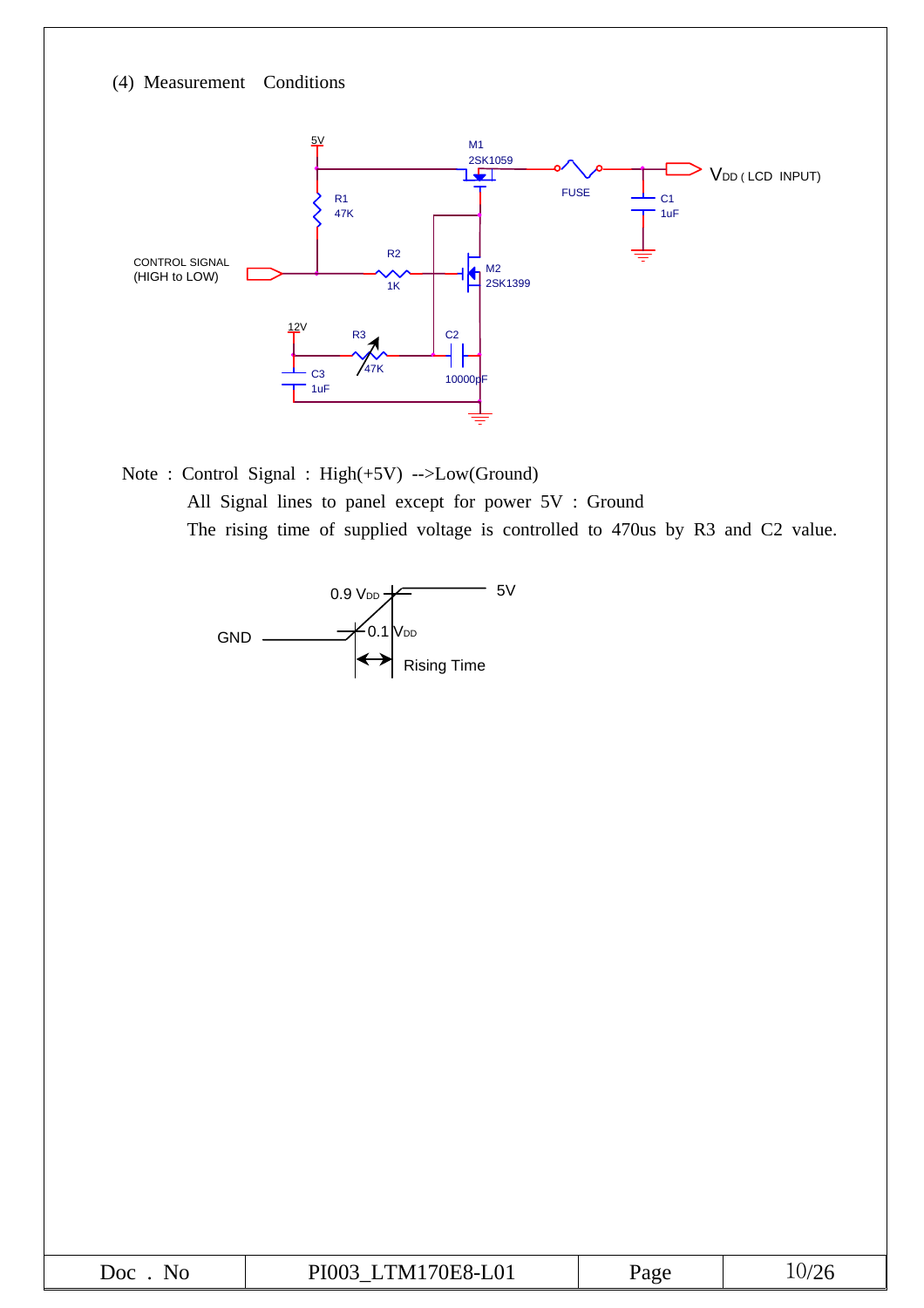#### 3.2 BACK-LIGHT UNIT

The back-light system is an edge - lighting type with 2 dual CCFTs ( Cold Cathode Fluorescent Tube ) The characteristics of two dual lamps are shown in the following tables.

| Item            | Symbol     | Min. | Typ. | Max.                                             | Unit        | <b>Note</b> |  |
|-----------------|------------|------|------|--------------------------------------------------|-------------|-------------|--|
| Lamp Current    | IL         | 3.0  | 6.5  | 7.0                                              | mArms       |             |  |
| Lamp Voltage    | $\rm{V}$ L |      | 630  | $\overline{\phantom{0}}$                         | <b>Vrms</b> |             |  |
| Lamp Frequency  | fl         | 40   |      | 60                                               | kHz         | (2)         |  |
| Startup Voltage | ${\rm Vs}$ |      |      | $0^{\circ}C$<br>: 1,580<br>$25^{\circ}C : 1,210$ | <b>Vrms</b> | (3)         |  |

#### **Note) The waveform of the inverter output voltage must be area symmetric and the design of the inverter must have specifications for the modularized lamp.**

The performance of the back-light, for example life time or brightness, is much influenced by the characteristics of the DC-AC inverter for the lamp. So all the parameters of an inverter should be carefully designed so as not to produce too much leakage current from high-voltage output of the inverter. When you design or order the inverter, please make sure that a poor lighting caused by the mismatch of the back-light and the inverter(miss lighting, flicker, etc.) never occur. When you confirm it, the module should be operated in the same condition as it is installed in your instrument.

Note (1) Lamp current is measured with a current meter for high frequency as shown below. Refer to the block diagram of the back-light unit in the next page for more information. Specified values are for a single lamp.



- (2) Lamp frequency, which may produce interference with horizontal synchronous frequency which may cause line flow on the display. Therefore lamp frequency should be detached from the horizontal synchronous frequency and its harmonics as far as possible in order to avoid interference.
- (3) If an inverter has shutdown function, it should keep its output for over 1 second even if the lamp connector is open. Otherwise the lamps may not be turned on.
- (4) Because the inverter uses high voltage, please disconnect it from the power before assembling or disassembling.

| $\overline{\text{Doc}}$ | LTM170E8-L01<br>PI003 | Page |  |
|-------------------------|-----------------------|------|--|
|                         |                       |      |  |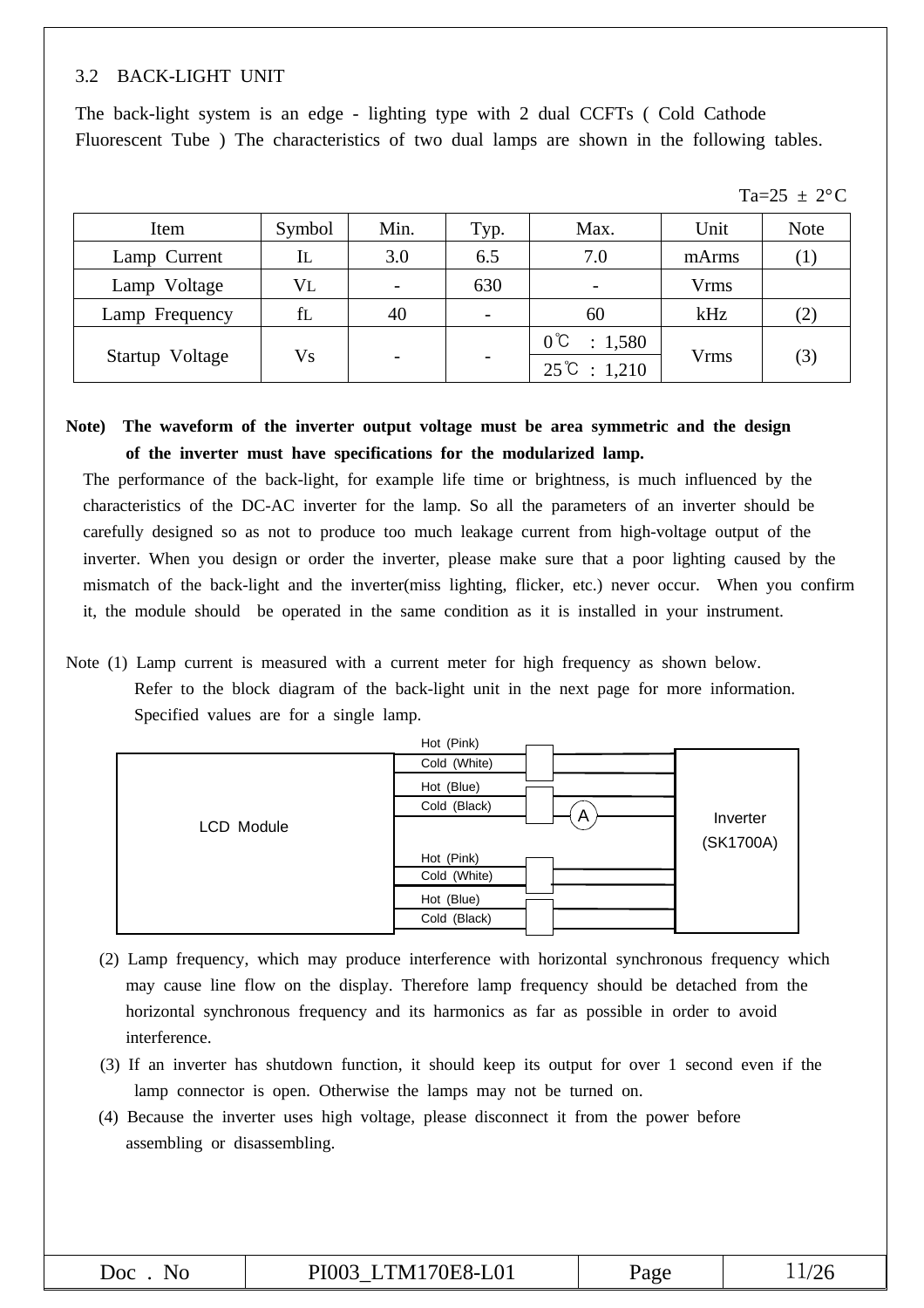# **4. Block Diagram**

#### 4.1 TFT LCD MODULE



#### 4.2 BACK-LIGHT UNIT

Connector : JST BHSR-02-VS-1 or equivalent

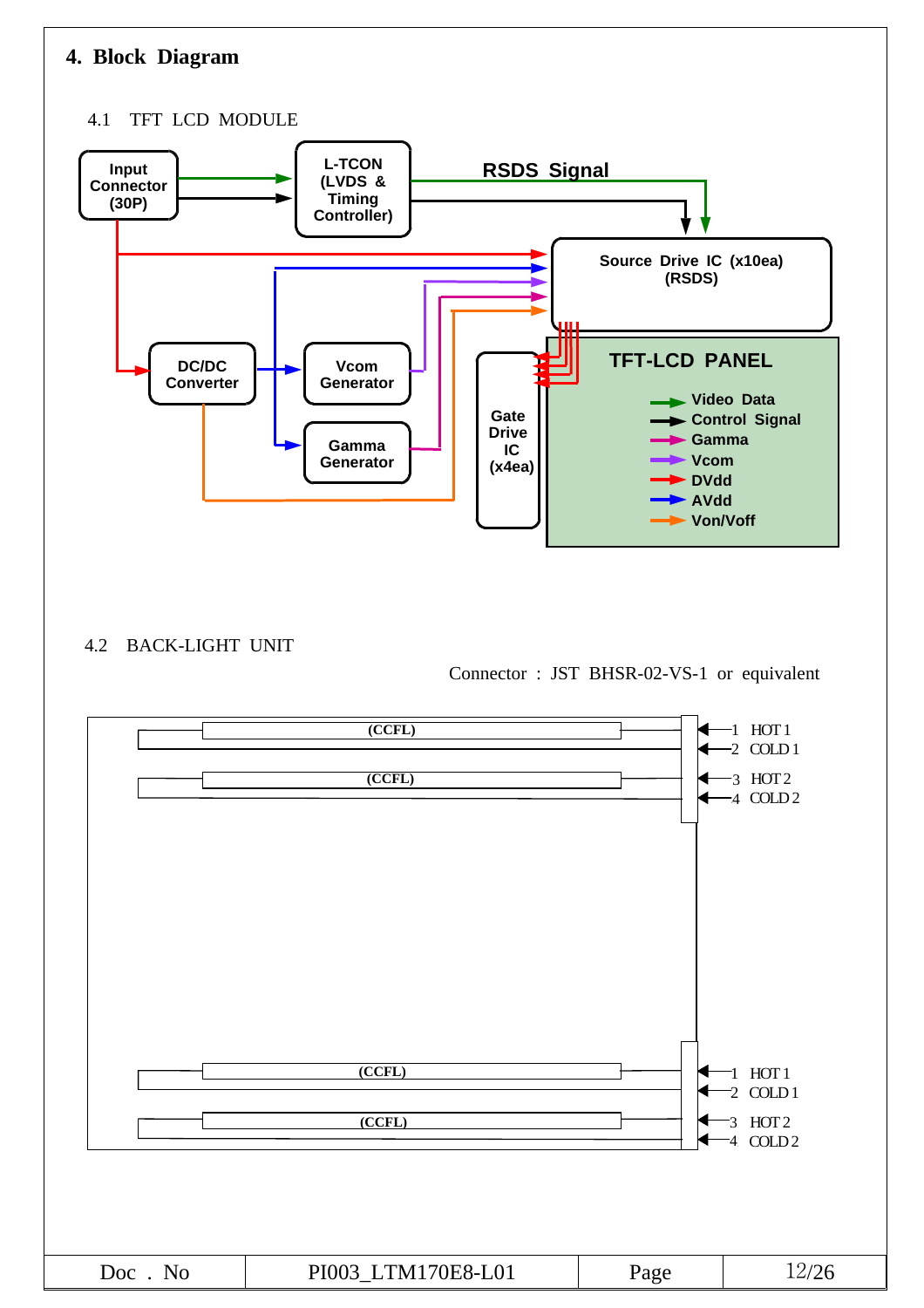# **5. Input Terminal Pin Assignment**

| PIN NO                  | <b>SYMBOL</b> | <b>FUNCTION</b>                                   |
|-------------------------|---------------|---------------------------------------------------|
| 1                       | RXO0-         | Negative Transmission Data of Pixel 0 (ODD data)  |
| $\overline{2}$          | <b>RXO0+</b>  | Positive Transmission Data of Pixel 0 (ODD data)  |
| 3                       | <b>RXO1-</b>  | Negative Transmission Data of Pixel 1 (ODD data)  |
| $\overline{\mathbf{4}}$ | RXO1+         | Positive Transmission Data of Pixel 1 (ODD data)  |
| 5                       | <b>RXO2-</b>  | Negative Transmission Data of Pixel 2 (ODD data)  |
| 6                       | <b>RXO2+</b>  | Positive Transmission Data of Pixel 2 (ODD data)  |
| $\overline{7}$          | <b>GND</b>    | Power Ground                                      |
| 8                       | RXOC-         | Negative Sampling Clock (ODD data)                |
| 9                       | RXOC+         | Positive Sampling Clock (ODD data)                |
| 10                      | RXO3-         | Negative Transmission Data of Pixel 3 (ODD data)  |
| 11                      | RXO3+         | Positive Transmission Data of Pixel 3 (ODD data)  |
| 12                      | RXE0-         | Negative Transmission Data of Pixel 0 (EVEN data) |
| 13                      | RXE0+         | Positive Transmission Data of Pixel 0 (EVEN data) |
| 14                      | <b>GND</b>    | Power Ground                                      |
| 15                      | RXE1-         | Negative Transmission Data of Pixel 1 (EVEN data) |
| 16                      | $RXE1+$       | Positive Transmission Data of Pixel 1 (EVEN data) |
| 17                      | <b>GND</b>    | Power Ground                                      |
| 18                      | RXE2-         | Negative Transmission Data of Pixel 2 (EVEN data) |
| 19                      | RXE2+         | Positive Transmission Data of Pixel 2 (EVEN data) |
| 20                      | RXEC-         | Negative Sampling Clock (EVEN data)               |
| 21                      | RXEC+         | Positive Sampling Clock (EVEN data)               |
| 22                      | RXE3-         | Negative Transmission Data of Pixel 3 (EVEN data) |
| 23                      | RXE3+         | Positive Transmission Data of Pixel 3 (EVEN data) |
| 24                      | <b>GND</b>    | Power Ground                                      |
| 25                      | <b>NC</b>     | No Connection                                     |
| 26                      | <b>NC</b>     | No Connection                                     |
| 27                      | <b>NC</b>     | No Connection                                     |
| 28                      |               |                                                   |
| 29                      | $V_{DD}$      | Power Supply : +5V                                |
| 30                      |               |                                                   |

5.1. Input Signal & Power ( Connector : Uju IN-30-OB100 or equivalent )

Note ) Refer to page 24 for the 1st pin of interface connector marked with ▼ .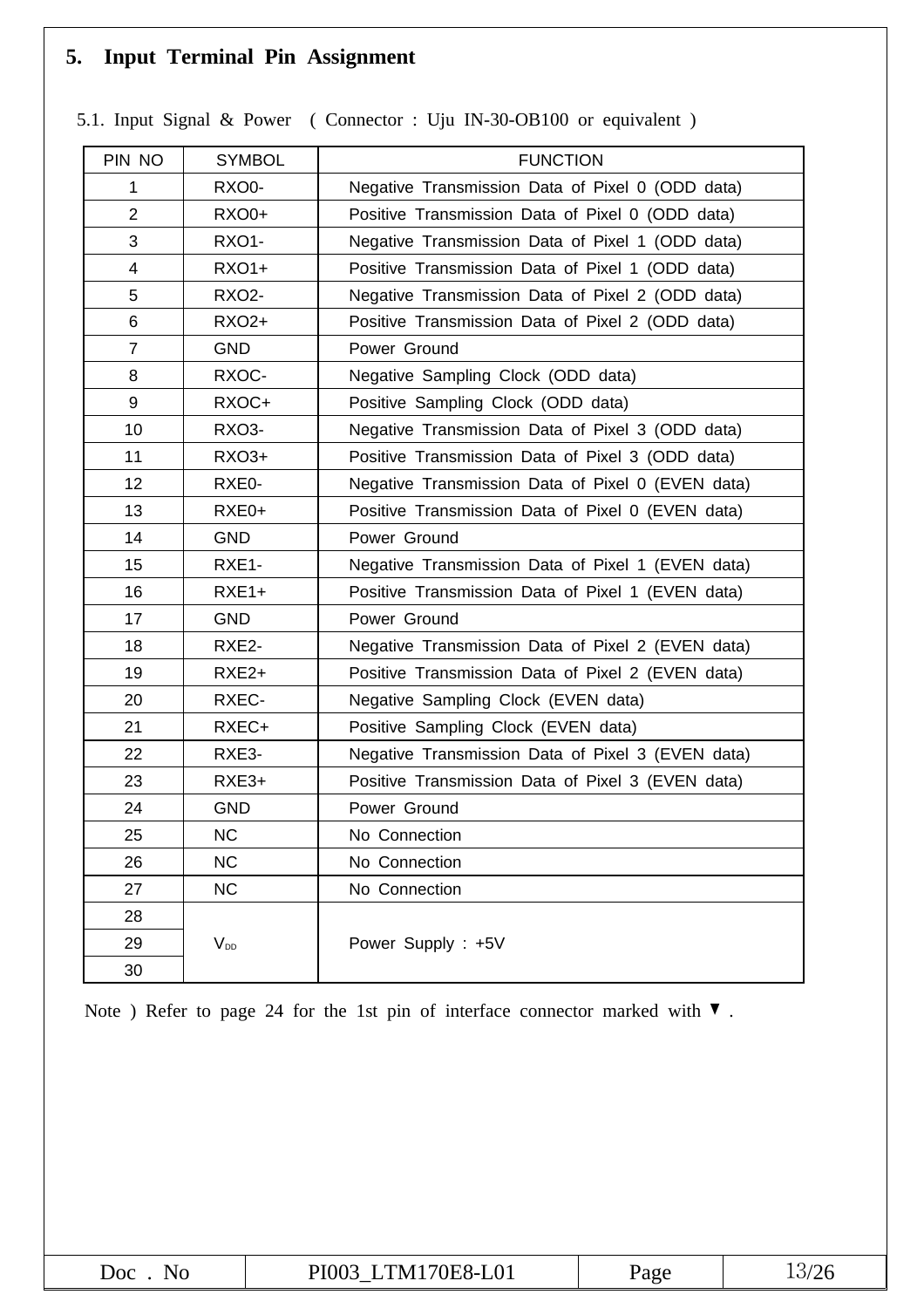### 5.2 LVDS Interface(1)

| 1st LVDS Transmitter ( DS90C383, DS90C385) Signal Interface |                   |                 |                            |                    |                  |                                  |  |  |  |
|-------------------------------------------------------------|-------------------|-----------------|----------------------------|--------------------|------------------|----------------------------------|--|--|--|
| Device Input Pin                                            |                   |                 | Device Input Signal        | Output<br>Signal   |                  | To LTM170E8<br>Interface (CN101) |  |  |  |
| No                                                          | Symbol            | Symbol          | Function                   |                    | Terminal         | Symbol                           |  |  |  |
| 51                                                          | <b>TXINO</b>      | RO <sub>0</sub> | Red Odd Pixel Data (LSB)   |                    |                  |                                  |  |  |  |
| 52                                                          | TXIN1             | RO <sub>1</sub> | Red Odd Pixel Data         |                    |                  |                                  |  |  |  |
| 54                                                          | TXIN <sub>2</sub> | RO <sub>2</sub> | Red Odd Pixel Data         | TXOUT0-<br>TXOUT0+ | No. 1<br>No. 2   | RXO0-<br><b>RXO0+</b>            |  |  |  |
| 55                                                          | TXIN3             | RO <sub>3</sub> | Red Odd Pixel Data         |                    |                  |                                  |  |  |  |
| 56                                                          | TXIN4             | RO <sub>4</sub> | Red Odd Pixel Data         |                    |                  |                                  |  |  |  |
| 2                                                           | TXIN <sub>5</sub> | RO <sub>7</sub> | Red Odd Pixel Data (MSB)   | TXOUT3-<br>TXOUT3+ | No. 10<br>No. 11 | RXO3-<br>RXO3+                   |  |  |  |
| 3                                                           | TXIN6             | RO <sub>5</sub> | Red Odd Pixel Data         | TXOUT0-            | No. 1            | RXO0-                            |  |  |  |
| 4                                                           | <b>TXIN7</b>      | GO <sub>0</sub> | Green Odd Pixel Data (LSB) | TXOUT0+            | No. 2            | <b>RXO0+</b>                     |  |  |  |
| 6                                                           | TXIN <sub>8</sub> | GO <sub>1</sub> | Green Odd Pixel Data       | TXOUT1-            | No. 3            | <b>RXO1-</b>                     |  |  |  |
| 7                                                           | TXIN9             | GO <sub>2</sub> | Green Odd Pixel Data       | TXOUT1+            | No. 4            | RX01+                            |  |  |  |
| 8                                                           | TXIN10            | GO <sub>6</sub> | Green Odd Pixel Data       | TXOUT3-            | No. 10           | <b>RXO3-</b>                     |  |  |  |
| 10                                                          | TXIN11            | GO7             | Green Odd Pixel Data (MSB) | TXOUT3+            | No. 11           | RXO3+                            |  |  |  |
| 11                                                          | TXIN12            | GO <sub>3</sub> | Green Odd Pixel Data       |                    |                  |                                  |  |  |  |
| 12                                                          | TXIN13            | GO <sub>4</sub> | Green Odd Pixel Data       | TXOUT1-            | No. 3            | <b>RXO1-</b>                     |  |  |  |
| 14                                                          | TXIN14            | GO <sub>5</sub> | Green Odd Pixel Data       | TXOUT1+            | No. 4            | <b>RXO1+</b>                     |  |  |  |
| 15                                                          | TXIN15            | BO <sub>0</sub> | Blue Odd Pixel Data (LSB)  |                    |                  |                                  |  |  |  |
| 16                                                          | TXIN16            | BO <sub>6</sub> | <b>Blue Odd Pixel Data</b> | TXOUT3-            | No. 10           | RXO3-                            |  |  |  |
| 18                                                          | TXIN17            | BO <sub>7</sub> | Blue Odd Pixel Data (MSB)  | TXOUT3+            | No. 11           | RXO3+                            |  |  |  |
| 19                                                          | TXIN18            | BO <sub>1</sub> | <b>Blue Odd Pixel Data</b> | TXOUT1-<br>TXOUT1+ | No. 3<br>No. 4   | <b>RXO1-</b><br>RXO1+            |  |  |  |
| 20                                                          | TXIN19            | BO <sub>2</sub> | <b>Blue Odd Pixel Data</b> |                    |                  |                                  |  |  |  |
| 22                                                          | <b>TXIN20</b>     | BO <sub>3</sub> | <b>Blue Odd Pixel Data</b> | TXOUT2-            | No. 5            | <b>RXO2-</b>                     |  |  |  |
| 23                                                          | TXIN21            | BO <sub>4</sub> | <b>Blue Odd Pixel Data</b> | TXOUT2+            | No. 6            | RXO2+                            |  |  |  |
| 24                                                          | <b>TXIN22</b>     | BO <sub>5</sub> | <b>Blue Odd Pixel Data</b> |                    |                  |                                  |  |  |  |
| 50                                                          | TXIN27            | RO <sub>6</sub> | Red Odd Pixel Data         | TXOUT3-<br>TXOUT3+ | No. 10<br>No. 11 | RXO3-<br>RXO3+                   |  |  |  |

### 5.2.1 Odd pixel data (1st pixel data)

| Doc | Nc |
|-----|----|
|     |    |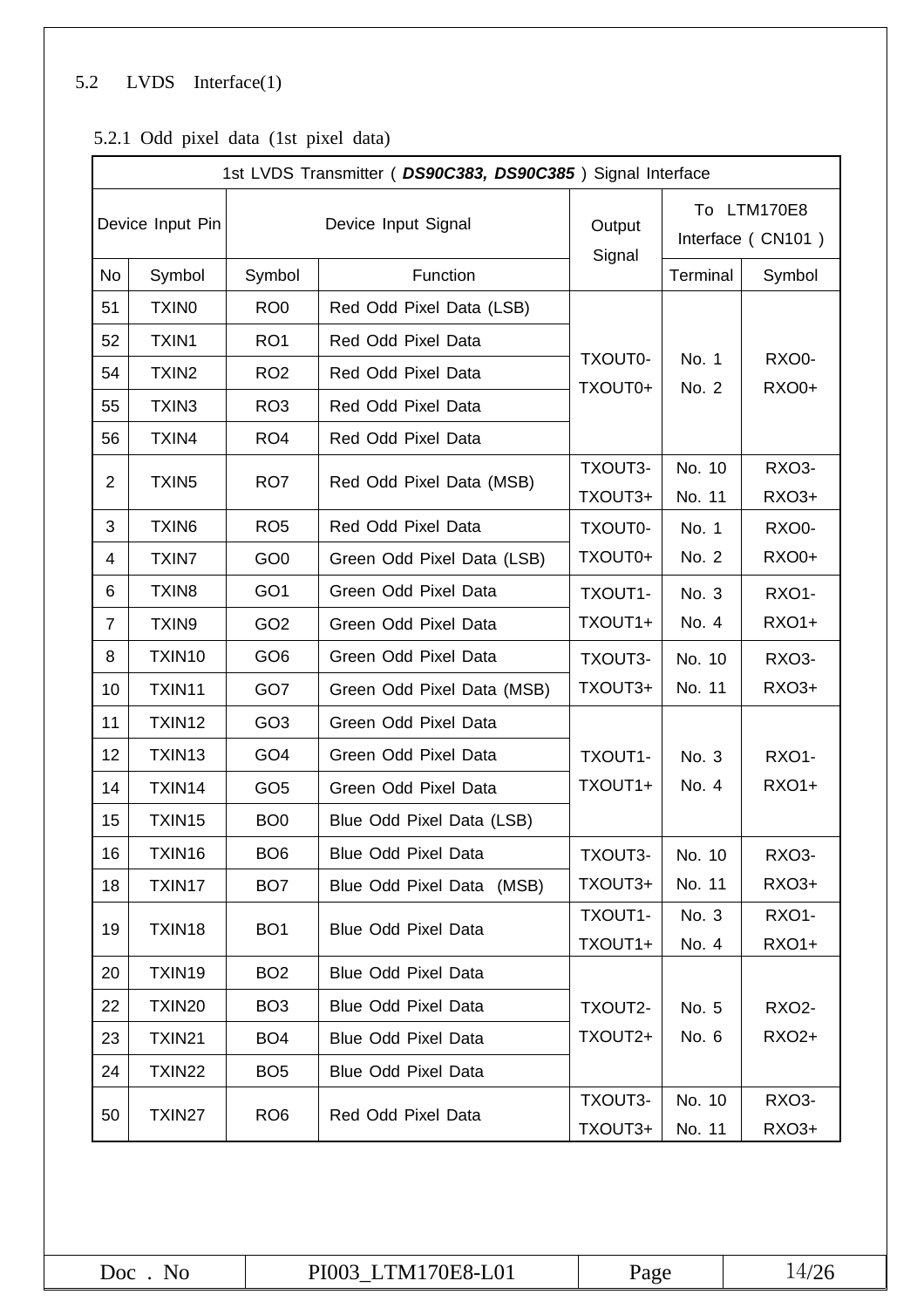### 5.2.2 Even pixel data (2nd pixel data)

|                  |                   |                 | 2nd LVDS Transmitter ( DS90C383, DS90C385) Signal Interface |                    |                                  |                   |  |  |
|------------------|-------------------|-----------------|-------------------------------------------------------------|--------------------|----------------------------------|-------------------|--|--|
| Device Input Pin |                   |                 | Device Input Signal                                         | Output<br>Signal   | To LTM170E8<br>Interface (CN101) |                   |  |  |
| No               | Symbol            | Symbol          | Function                                                    |                    | Terminal                         | Symbol            |  |  |
| 51               | <b>TXINO</b>      | RE <sub>0</sub> | Red Even Pixel Data (LSB)                                   |                    |                                  |                   |  |  |
| 52               | TXIN1             | RE1             | Red Even Pixel Data                                         |                    |                                  |                   |  |  |
| 54               | TXIN <sub>2</sub> | RE <sub>2</sub> | Red Even Pixel Data                                         | TXOUT0-<br>TXOUT0+ | No. 12<br>No. 13                 | RXE0-<br>RXE0+    |  |  |
| 55               | TXIN3             | RE3             | Red Even Pixel Data                                         |                    |                                  |                   |  |  |
| 56               | TXIN4             | RE4             | Red Even Pixel Data                                         |                    |                                  |                   |  |  |
| $\overline{2}$   | TXIN <sub>5</sub> | RE7             | Red Even Pixel Data (MSB)                                   | TXOUT3-<br>TXOUT3+ | No. 22<br>No. 23                 | RXE3-<br>RXE3+    |  |  |
| 3                | TXIN6             | RE <sub>5</sub> | Red Even Pixel Data                                         | TXOUT0-            | No. 12                           | RXE0-             |  |  |
| 4                | <b>TXIN7</b>      | GE <sub>0</sub> | Green Even Pixel Data (LSB)                                 | TXOUT0+            | No. 13                           | RXE0+             |  |  |
| 6                | TXIN <sub>8</sub> | GE <sub>1</sub> | Green Even Pixel Data                                       | TXOUT1-            | No. 15                           | RXE1-             |  |  |
| $\overline{7}$   | TXIN9             | GE <sub>2</sub> | Green Even Pixel Data                                       | TXOUT1+            | No. 16                           | $RXE1+$           |  |  |
| 8                | TXIN10            | GE <sub>6</sub> | Green Even Pixel Data                                       | TXOUT3-            | No. 22                           | RXE3-             |  |  |
| 10               | TXIN11            | GE7             | Green Even Pixel Data (MSB)                                 | TXOUT3+            | No. 23                           | RXE3+             |  |  |
| 11               | TXIN12            | GE <sub>3</sub> | Green Even Pixel Data                                       |                    |                                  |                   |  |  |
| 12               | TXIN13            | GE4             | Green Even Pixel Data                                       | TXOUT1-            | No. 15                           | RXE1-             |  |  |
| 14               | TXIN14            | GE <sub>5</sub> | Green Even Pixel Data                                       | TXOUT1+            | No. 16                           | $RXE1+$           |  |  |
| 15               | TXIN15            | BE <sub>0</sub> | Blue Even Pixel Data (LSB)                                  |                    |                                  |                   |  |  |
| 16               | TXIN16            | BE <sub>6</sub> | Blue Even Pixel Data                                        | TXOUT3-            | No. 22                           | RXE3-             |  |  |
| 18               | TXIN17            | BE7             | Blue Even Pixel Data (MSB)                                  | TXOUT3+            | No. 23                           | RXE3+             |  |  |
| 19               | TXIN18            | BE1             | <b>Blue Even Pixel Data</b>                                 | TXOUT1-<br>TXOUT1+ | No. 15<br>No. 16                 | RXE1-<br>$RXE1+$  |  |  |
| 20               | TXIN19            | BE <sub>2</sub> | <b>Blue Even Pixel Data</b>                                 |                    |                                  |                   |  |  |
| 22               | TXIN20            | BE3             | <b>Blue Even Pixel Data</b>                                 | TXOUT2-            | No. 18                           | RXE2-             |  |  |
| 23               | TXIN21            | BE4             | <b>Blue Even Pixel Data</b>                                 | TXOUT2+            | No. 19                           | RXE <sub>2+</sub> |  |  |
| 24               | TXIN22            | BE <sub>5</sub> | <b>Blue Even Pixel Data</b>                                 |                    |                                  |                   |  |  |
| 50               | TXIN27            | RE <sub>6</sub> | Red Even Pixel Data                                         | TXOUT3-<br>TXOUT3+ | No. 22<br>No. 23                 | RXE3-<br>RXE3+    |  |  |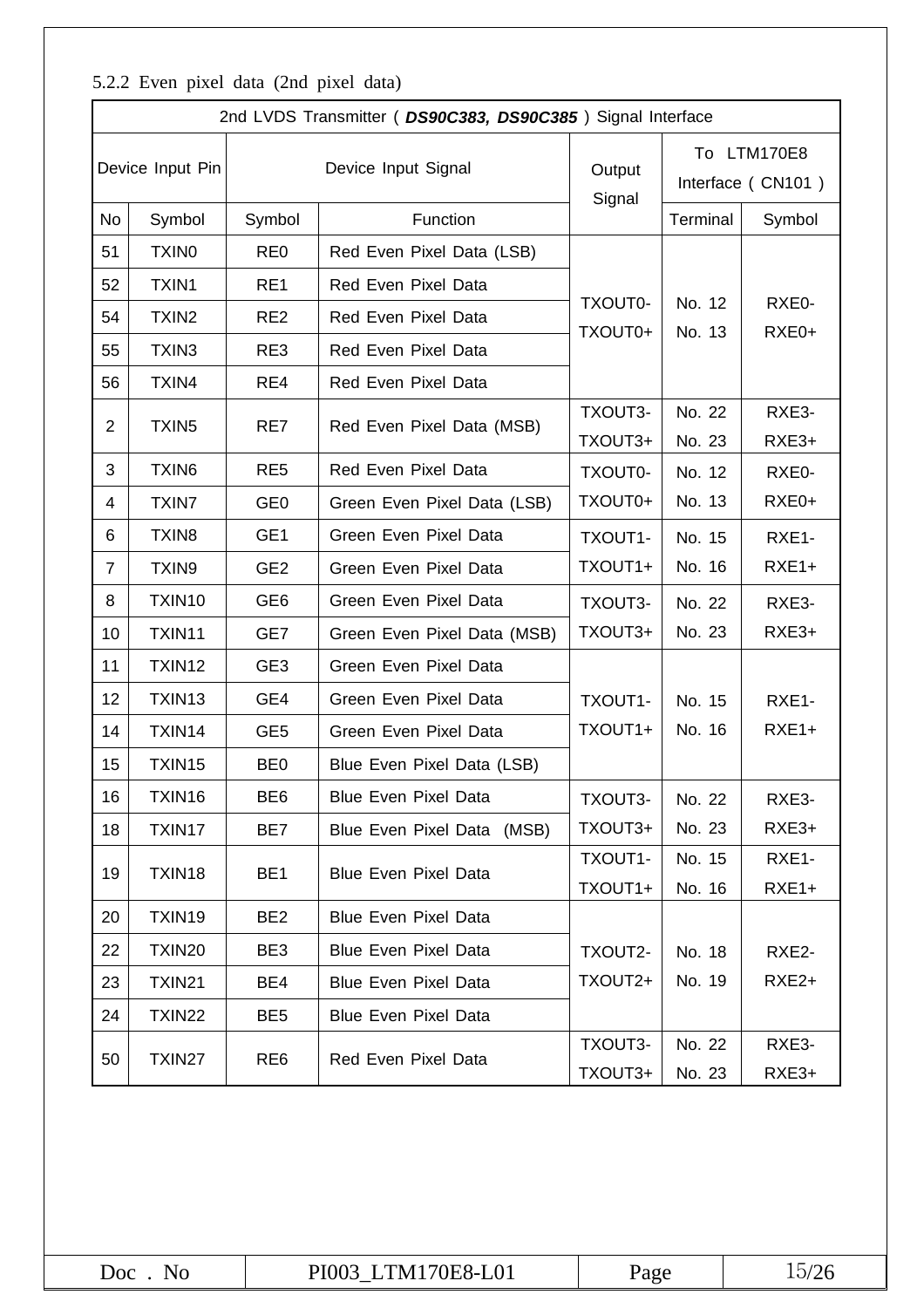### 5.3 LVDS Interface (2)

|                  |                 |                 | LVDS Transmitter ( DS90C387) Signal Interface |                         |                                  |                       |  |  |
|------------------|-----------------|-----------------|-----------------------------------------------|-------------------------|----------------------------------|-----------------------|--|--|
| Device Input Pin |                 |                 | Device Input Signal                           | Output<br>Signal        | To LTM170E8<br>Interface (CN101) |                       |  |  |
| No               | Symbol          | Symbol          | Function                                      |                         | Terminal                         | Symbol                |  |  |
| 10               | R <sub>10</sub> | RO <sub>0</sub> | Red Odd Pixel Data (LSB)                      |                         |                                  |                       |  |  |
| 9                | R <sub>11</sub> | RO <sub>1</sub> | Red Odd Pixel Data                            |                         |                                  |                       |  |  |
| 8                | R <sub>12</sub> | RO <sub>2</sub> | Red Odd Pixel Data                            | A0M<br>A0P              | No. 1<br>No. 2                   | RXO0-<br><b>RXO0+</b> |  |  |
| $\overline{7}$   | R <sub>13</sub> | RO <sub>3</sub> | Red Odd Pixel Data                            |                         |                                  |                       |  |  |
| 6                | R <sub>14</sub> | RO <sub>4</sub> | Red Odd Pixel Data                            |                         |                                  |                       |  |  |
| 3                | R <sub>17</sub> | RO <sub>7</sub> | Red Odd Pixel Data (MSB)                      | A3M<br>A <sub>3</sub> P | No. 10<br>No. 11                 | RXO3-<br><b>RXO3+</b> |  |  |
| 5                | R <sub>15</sub> | RO <sub>5</sub> | Red Odd Pixel Data                            | A0M                     | No. 1                            | RXO0-                 |  |  |
| 2                | G10             | GO <sub>0</sub> | Green Odd Pixel Data (LSB)                    | A <sub>0</sub> P        | No. 2                            | <b>RXO0+</b>          |  |  |
| 1                | G11             | GO <sub>1</sub> | Green Odd Pixel Data                          | A <sub>1</sub> M        | No. 3                            | <b>RXO1-</b>          |  |  |
| 100              | G12             | GO <sub>2</sub> | Green Odd Pixel Data                          | A <sub>1</sub> P        | No. 4                            | RX01+                 |  |  |
| 94               | G16             | GO <sub>6</sub> | Green Odd Pixel Data                          | A3M                     | No. 10                           | RXO3-                 |  |  |
| 93               | G17             | GO7             | Green Odd Pixel Data (MSB)                    | A <sub>3</sub> P        | No. 11                           | <b>RXO3+</b>          |  |  |
| 99               | G13             | GO <sub>3</sub> | Green Odd Pixel Data                          |                         |                                  |                       |  |  |
| 96               | G14             | GO <sub>4</sub> | Green Odd Pixel Data                          | A <sub>1</sub> M        | No. 3                            | <b>RXO1-</b>          |  |  |
| 95               | G15             | GO <sub>5</sub> | Green Odd Pixel Data                          | A <sub>1</sub> P        | No. 4                            | <b>RXO1+</b>          |  |  |
| 92               | <b>B10</b>      | BO <sub>0</sub> | Blue Odd Pixel Data (LSB)                     |                         |                                  |                       |  |  |
| 86               | <b>B16</b>      | BO <sub>6</sub> | <b>Blue Odd Pixel Data</b>                    | A3M                     | No. 10                           | RXO3-                 |  |  |
| 85               | <b>B17</b>      | BO <sub>7</sub> | Blue Odd Pixel Data (MSB)                     | A <sub>3</sub> P        | No. 11                           | RXO3+                 |  |  |
| 91               | <b>B11</b>      | BO <sub>1</sub> | Blue Odd Pixel Data                           | A <sub>1</sub> M        | No. 3                            | <b>RXO1-</b>          |  |  |
|                  |                 |                 |                                               | A <sub>1</sub> P        | No. 4                            | <b>RXO1+</b>          |  |  |
| 90               | <b>B12</b>      | BO <sub>2</sub> | <b>Blue Odd Pixel Data</b>                    |                         |                                  |                       |  |  |
| 89               | <b>B13</b>      | BO <sub>3</sub> | <b>Blue Odd Pixel Data</b>                    | A <sub>2</sub> M        | No. 5                            | <b>RXO2-</b>          |  |  |
| 88               | <b>B14</b>      | BO <sub>4</sub> | <b>Blue Odd Pixel Data</b>                    | A <sub>2</sub> P        | No. 6                            | RXO2+                 |  |  |
| 87               | <b>B15</b>      | BO <sub>5</sub> | <b>Blue Odd Pixel Data</b>                    |                         |                                  |                       |  |  |
| 4                | R <sub>16</sub> | RO <sub>6</sub> | Red Odd Pixel Data                            | A3M                     | No. 10                           | RXO3-                 |  |  |
|                  |                 |                 |                                               | A <sub>3</sub> P        | No. 11                           | RXO3+                 |  |  |

### 5.3.1 Odd pixel data (1st pixel data)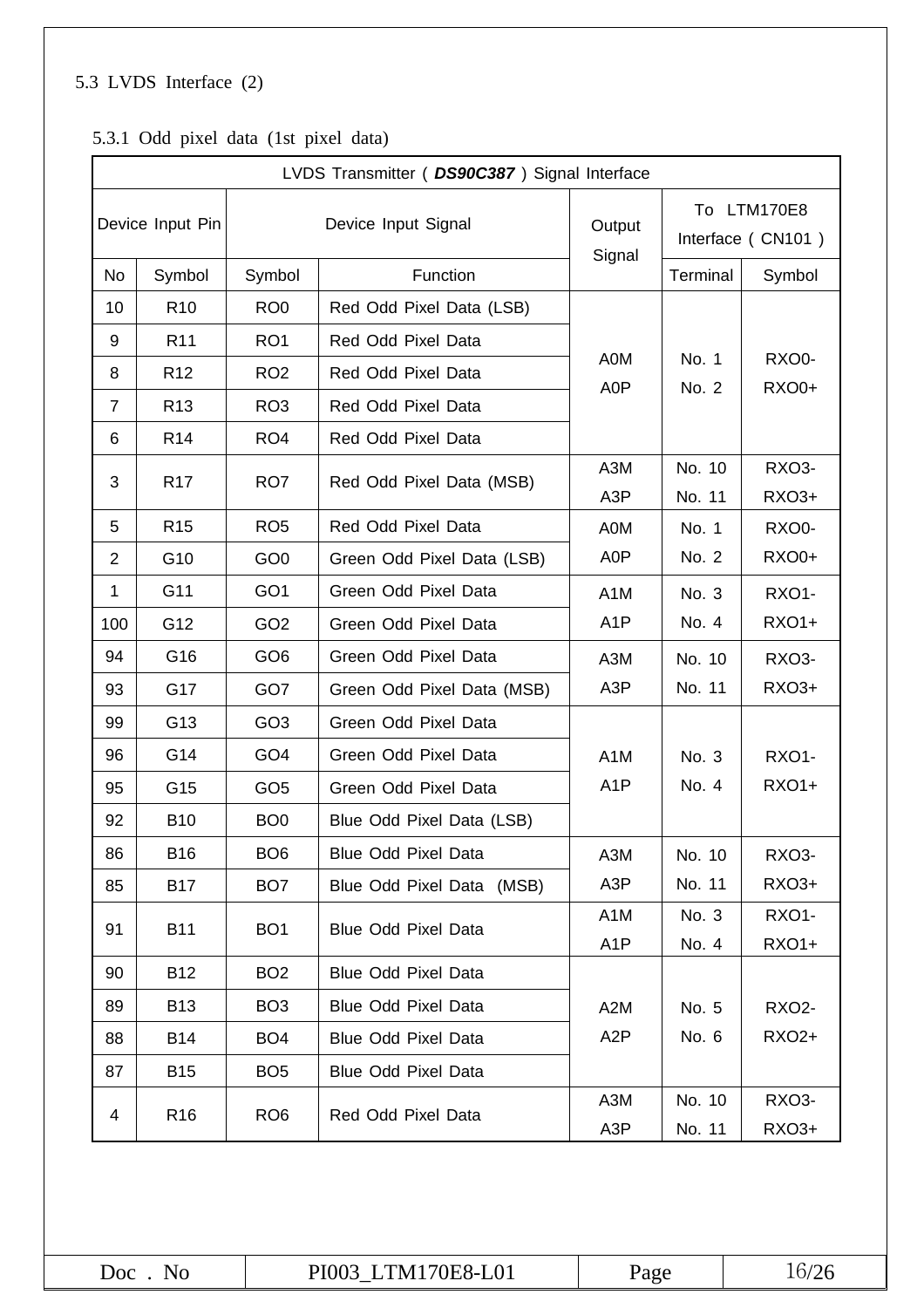#### LVDS Transmitter ( *DS90C387* ) Signal Interface Device Input Pin **Device Input Signal Device Input Signal Signal** To LTM170E8 Interface ( CN101 ) No Symbol Symbol Function Terminal Symbol Function 84 R20 RE0 Red Even Pixel Data (LSB) A4M A4P No. 12 No. 13 RXE0- RXE0+ 81 R21 RE1 Red Even Pixel Data 80 R22 RE2 Red Even Pixel Data 79 R23 RE3 Red Even Pixel Data 78 | R24 | RE4 | Red Even Pixel Data 75 | R27 | RE7 | Red Even Pixel Data (MSB) A7M A7P No. 22 No. 23 RXE3- RXE3+ 77 R25 RE5 Red Even Pixel Data R4M A4P No. 12 No. 13 RXE0-  $74$  G20 GE0 Green Even Pixel Data (LSB)  $\vert$  A4P  $\vert$  No. 13 RXE0+ 73 G21 GE1 Green Even Pixel Data | A5M A5P No. 15 No. 16 RXE1- 72 G22 GE2 Green Even Pixel Data A5P No. 16 RXE1+ 66 G26 GE6 Green Even Pixel Data A7M A7P No. 22 No. 23 RXE3-  $65$  G27 GE7 Green Even Pixel Data (MSB)  $\vert$  A7P  $\vert$  No. 23  $\vert$  RXE3+ 71 G23 GE3 Green Even Pixel Data A5M A5P No. 15 No. 16 RXE1- RXE1+ 70 G24 GE4 Green Even Pixel Data 69 G25 GE5 Green Even Pixel Data 64 B20 BE0 Blue Even Pixel Data (LSB) 58 B26 BE6 Blue Even Pixel Data | A7M A7P No. 22 No. 23 RXE3-  $57$  B27 BE7 Blue Even Pixel Data (MSB)  $\overline{AP}$  No. 23 RXE3+ 63 B21 BE1 Blue Even Pixel Data A5M A5P No. 15 No. 16 RXE1- RXE1+ 62 | B22 | BE2 | Blue Even Pixel Data A6M A6P No. 18 No. 19 RXE2- RXE2+ 61 B23 BE3 Blue Even Pixel Data 60 | B24 | BE4 | Blue Even Pixel Data 59 B25 BE5 Blue Even Pixel Data 76 R26 RE6 Red Even Pixel Data A7M A7P No. 22 No. 23 RXE3- RXE3+

#### 5.3.2 Even pixel data (2nd pixel data)

NOTE)

24th BAL pin must be connected with low and 23th DUAL pin with high in DS90C387 LVDS Transmitter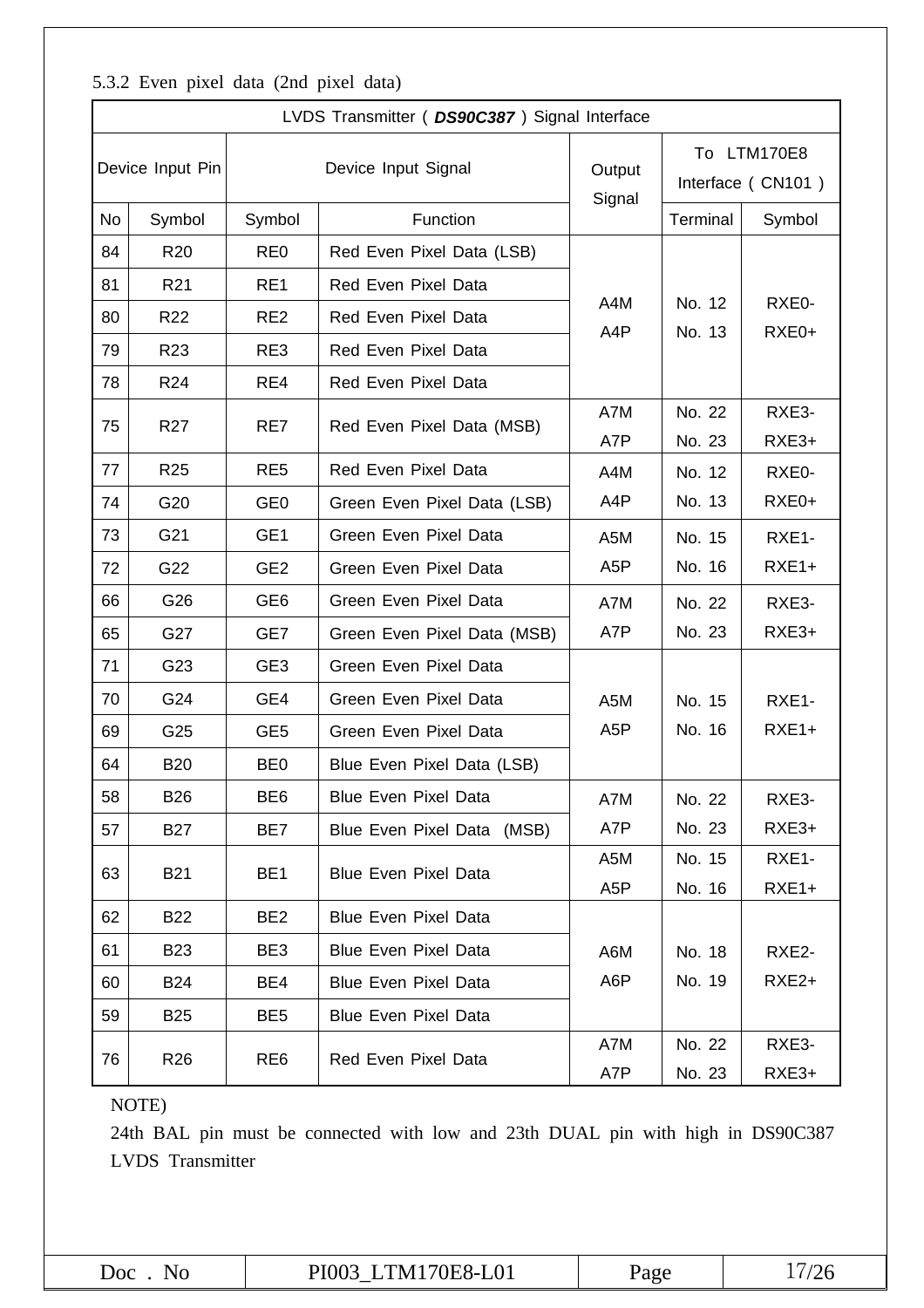### 5.4 BACK-LIGHT UNIT

|       | Pin No.               | Input             | Color                         | Function     |  |  |  |  |  |  |  |  |
|-------|-----------------------|-------------------|-------------------------------|--------------|--|--|--|--|--|--|--|--|
|       | $\mathbf{1}$          | Hot1              | Pink                          | High Voltage |  |  |  |  |  |  |  |  |
|       | $\overline{2}$        | Cold1             | White                         | Ground       |  |  |  |  |  |  |  |  |
| Upper | 3                     | Hot <sub>2</sub>  | Blue                          | High Voltage |  |  |  |  |  |  |  |  |
|       | $\overline{4}$        | Cold <sub>2</sub> | <b>Black</b>                  | Ground       |  |  |  |  |  |  |  |  |
|       | $\mathbf{1}$          | Hot1              | Pink<br>High Voltage          |              |  |  |  |  |  |  |  |  |
|       | $\overline{2}$        | Cold1             | Ground                        |              |  |  |  |  |  |  |  |  |
| Lower | 3                     | Hot <sub>2</sub>  | Blue                          | High Voltage |  |  |  |  |  |  |  |  |
|       | $\overline{4}$        | Cold <sub>2</sub> | <b>Black</b>                  | Ground       |  |  |  |  |  |  |  |  |
|       | Connector<br>Part No. |                   | JST BHSR-02VS-1 or equivalent |              |  |  |  |  |  |  |  |  |

|  | $\Omega$<br>Doc<br>.)H<br>'a o c<br>IV.<br>$X-I$<br>◥◡<br><b>LUT</b><br>$\mathbf{u}$ .<br>$\overline{\phantom{a}}$ |
|--|--------------------------------------------------------------------------------------------------------------------|
|--|--------------------------------------------------------------------------------------------------------------------|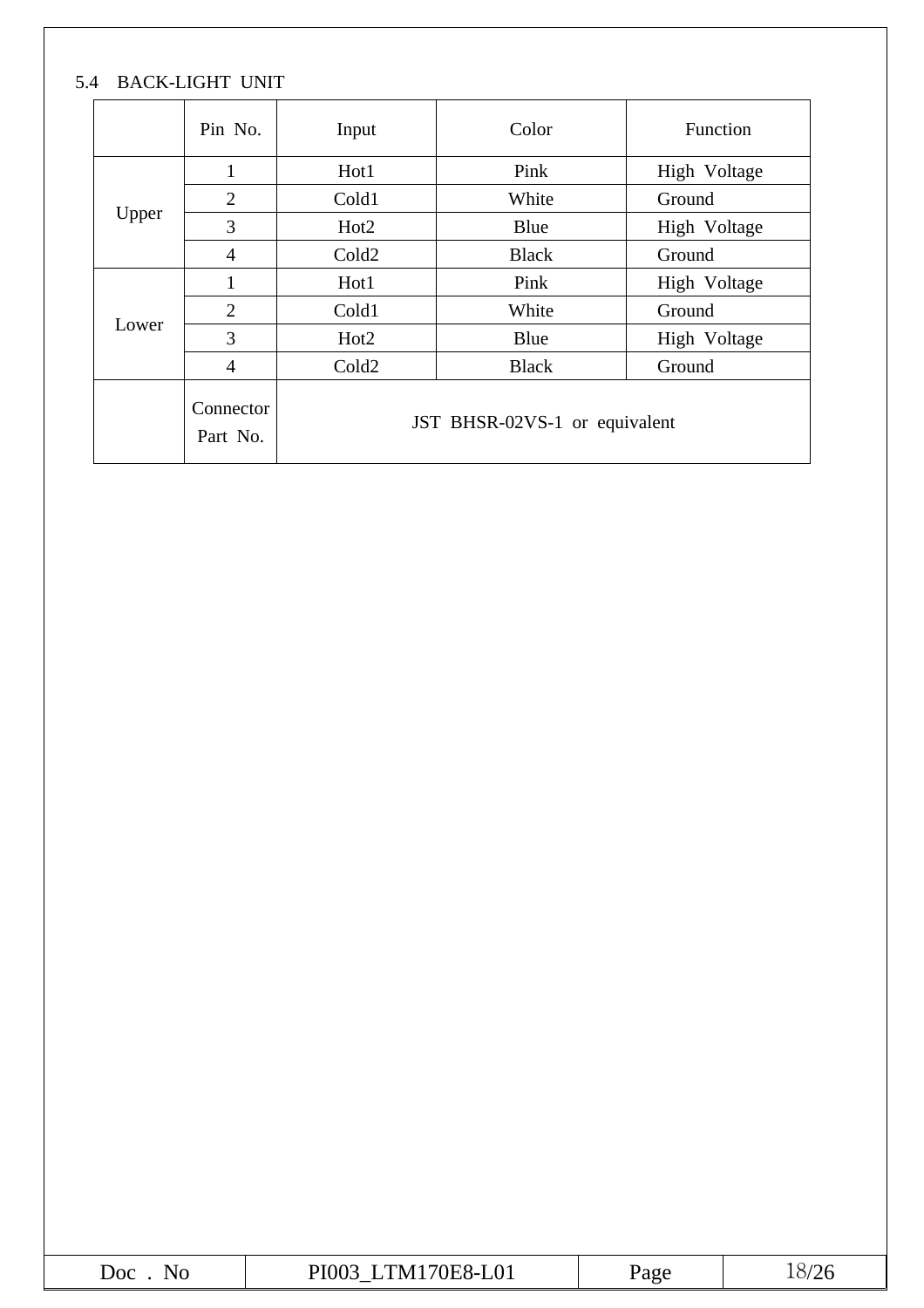|                        |                |                      |                      |                      |                      |                      |                      |                  |                      |                |                      |                      | <b>DATA SIGNAL</b>   |                      |                      |                      |                      |                      |                      |                |              |                |                |                      |                      | GRAY                     |
|------------------------|----------------|----------------------|----------------------|----------------------|----------------------|----------------------|----------------------|------------------|----------------------|----------------|----------------------|----------------------|----------------------|----------------------|----------------------|----------------------|----------------------|----------------------|----------------------|----------------|--------------|----------------|----------------|----------------------|----------------------|--------------------------|
| COLOR                  | <b>DISPLAY</b> |                      |                      |                      |                      | <b>RED</b>           |                      |                  |                      |                |                      |                      | <b>GREEN</b>         |                      |                      |                      |                      |                      |                      |                | <b>BLUE</b>  |                |                |                      |                      | <b>SCALE</b>             |
|                        |                | R <sub>0</sub>       | R <sub>1</sub>       | R <sub>2</sub>       | R <sub>3</sub>       | R4                   | R <sub>5</sub>       | R <sub>6</sub>   | R7                   | G0             | G <sub>1</sub>       | G <sub>2</sub>       | G <sub>3</sub>       | G <sub>4</sub>       | G5                   | G6                   | G7                   | B <sub>0</sub>       | B <sub>1</sub>       | B <sub>2</sub> | B3           | <b>B4</b>      | B <sub>5</sub> | B6                   | B7                   | LEVEL                    |
|                        | <b>BLACK</b>   | 0                    | $\mathbf 0$          | 0                    | 0                    | 0                    | 0                    | $\mathbf 0$      | $\mathbf 0$          | 0              | 0                    | 0                    | 0                    | 0                    | 0                    | $\mathbf 0$          | $\mathbf 0$          | 0                    | $\mathbf 0$          | 0              | 0            | 0              | 0              | 0                    | 0                    | $\blacksquare$           |
|                        | <b>BLUE</b>    | 0                    | 0                    | 0                    | 0                    | 0                    | 0                    | 0                | 0                    | 0              | 0                    | 0                    | $\mathbf 0$          | 0                    | 0                    | 0                    | 0                    | 1                    | 1                    | 1              | 1            | 1              | 1              | $\mathbf{1}$         | 1                    | $\blacksquare$           |
|                        | <b>GREEN</b>   | 0                    | 0                    | 0                    | 0                    | 0                    | 0                    | 0                | 0                    | 1              | $\mathbf{1}$         | 1                    | 1                    | 1                    | 1                    | 1                    | 1                    | 0                    | 0                    | 0              | 0            | 0              | 0              | 0                    | 0                    | $\overline{\phantom{a}}$ |
| <b>BASIC</b>           | <b>CYAN</b>    | 0                    | 0                    | 0                    | 0                    | 0                    | 0                    | 0                | 0                    | 1              | $\mathbf{1}$         | 1                    | 1                    | 1                    | 1                    | 1                    | 1                    | 1                    | 1                    | 1              | 1            | 1              | 1              | 1                    | 1                    | $\overline{\phantom{a}}$ |
| COLOR                  | <b>RED</b>     | 1                    | 1                    | 1                    | 1                    | 1                    | 1                    | 1                | $\mathbf{1}$         | 0              | $\mathbf 0$          | $\mathbf 0$          | $\mathbf 0$          | 0                    | 0                    | 0                    | $\mathbf 0$          | 0                    | 0                    | 0              | $\mathbf 0$  | 0              | $\mathbf 0$    | 0                    | $\mathbf 0$          | $\overline{\phantom{a}}$ |
|                        | <b>MAGENTA</b> | 1                    | 1                    | 1                    | 1                    | 1                    | 1                    | 1                | $\mathbf 1$          | 0              | $\mathbf 0$          | $\pmb{0}$            | 0                    | $\mathbf 0$          | 0                    | $\mathbf 0$          | 0                    | 1                    | 1                    | 1              | 1            | $\mathbf{1}$   | 1              | 1                    | 1                    | $\overline{\phantom{a}}$ |
|                        | <b>YELLOW</b>  | 1                    | 1                    | 1                    | 1                    | 1                    | 1                    | 1                | $\mathbf{1}$         | 1              | 1                    | 1                    | 1                    | 1                    | 1                    | 1                    | 1                    | 0                    | $\mathbf 0$          | 0              | 0            | 0              | $\mathbf 0$    | 0                    | 0                    | $\overline{\phantom{a}}$ |
|                        | <b>WHITE</b>   | $\mathbf{1}$         | 1                    | 1                    | 1                    | 1                    | 1                    | 1                | $\mathbf 1$          | 1              | 1                    | 1                    | 1                    | 1                    | 1                    | 1                    | 1                    | 1                    | 1                    | 1              | 1            | $\mathbf{1}$   | 1              | 1                    | 1                    | $\overline{\phantom{a}}$ |
|                        | <b>BLACK</b>   | 0                    | 0                    | 0                    | 0                    | 0                    | 0                    | 0                | $\mathbf 0$          | 0              | $\mathbf 0$          | $\mathbf 0$          | 0                    | 0                    | 0                    | 0                    | $\mathbf 0$          | 0                    | 0                    | 0              | 0            | 0              | 0              | 0                    | $\pmb{0}$            | R <sub>0</sub>           |
|                        | <b>DARK</b>    | 1                    | $\mathbf 0$          | 0                    | 0                    | 0                    | 0                    | 0                | 0                    | 0              | 0                    | $\mathbf 0$          | 0                    | 0                    | 0                    | 0                    | $\mathbf 0$          | 0                    | 0                    | 0              | 0            | 0              | 0              | 0                    | 0                    | R <sub>1</sub>           |
|                        | ↑              | 0                    | 1                    | 0                    | 0                    | 0                    | 0                    | 0                | 0                    | 0              | $\mathbf 0$          | 0                    | $\mathbf 0$          | 0                    | 0                    | 0                    | $\mathbf 0$          | 0                    | 0                    | 0              | 0            | 0              | 0              | 0                    | 0                    | R <sub>2</sub>           |
| <b>GRAY</b>            |                |                      | $\ddot{\cdot}$       | $\ddot{\phantom{a}}$ | $\ddot{\phantom{a}}$ | $\ddot{\cdot}$       | ÷                    | $\ddot{\cdot}$   | $\ddot{\phantom{a}}$ | $\ddot{\cdot}$ | $\ddot{\phantom{a}}$ | $\ddot{\cdot}$       | $\ddot{\phantom{a}}$ | $\ddot{\cdot}$       | $\ddot{\phantom{a}}$ | $\ddot{\cdot}$       | $\ddot{\phantom{a}}$ | ÷                    | $\ddot{\phantom{a}}$ | ÷              | ÷            | t              | ÷              | ÷                    | $\ddot{\phantom{a}}$ | $R3-$                    |
| <b>SCALE</b><br>OF RED |                |                      | $\ddot{\phantom{a}}$ | $\ddot{\cdot}$       |                      | $\ddot{\cdot}$       | $\ddot{\cdot}$       |                  | $\ddot{\cdot}$       |                | $\ddot{\phantom{a}}$ | $\ddot{\cdot}$       | $\ddot{\phantom{a}}$ | $\ddot{\cdot}$       | $\ddot{\cdot}$       | $\ddot{\cdot}$       | $\ddot{\cdot}$       | $\ddot{\phantom{a}}$ | $\ddot{\cdot}$       | $\ddot{\cdot}$ |              | $\ddot{\cdot}$ | t              | $\ddot{\phantom{a}}$ | $\ddot{\cdot}$       | R252                     |
|                        | J              | 1                    | $\mathbf 0$          | 1                    | 1                    | 1                    | 1                    | 1                | $\mathbf{1}$         | 0              | $\mathbf 0$          | $\mathbf 0$          | $\mathbf 0$          | 0                    | 0                    | 0                    | $\mathbf 0$          | 0                    | 0                    | 0              | 0            | 0              | 0              | 0                    | $\mathbf 0$          | R253                     |
|                        | LIGHT          | 0                    | 1                    | 1                    | 1                    | 1                    | 1                    | 1                | 1                    | 0              | 0                    | $\pmb{0}$            | $\mathbf 0$          | 0                    | 0                    | 0                    | 0                    | 0                    | $\mathbf 0$          | 0              | 0            | 0              | 0              | 0                    | $\pmb{0}$            | R <sub>254</sub>         |
|                        | <b>RED</b>     | 1                    | 1                    | 1                    | 1                    | 1                    | 1                    | 1                | $\mathbf 1$          | 0              | 0                    | 0                    | 0                    | 0                    | 0                    | 0                    | 0                    | 0                    | 0                    | 0              | 0            | 0              | 0              | 0                    | 0                    | R255                     |
|                        | <b>BLACK</b>   | 0                    | 0                    | 0                    | 0                    | 0                    | 0                    | 0                | 0                    | 0              | $\mathbf 0$          | 0                    | 0                    | 0                    | 0                    | $\mathbf 0$          | 0                    | 0                    | $\mathbf 0$          | 0              | 0            | 0              | 0              | $\mathbf 0$          | 0                    | G <sub>0</sub>           |
|                        | <b>DARK</b>    | 0                    | $\mathbf 0$          | 0                    | 0                    | 0                    | $\mathbf 0$          | 0                | $\mathbf 0$          | 1              | $\mathbf 0$          | $\mathbf 0$          | 0                    | 0                    | 0                    | 0                    | $\mathbf 0$          | 0                    | $\mathbf 0$          | 0              | 0            | 0              | 0              | 0                    | $\mathbf 0$          | G1                       |
| <b>GRAY</b>            | ↑              | 0                    | 0                    | 0                    | 0                    | 0                    | 0                    | 0                | 0                    | 0              | 1                    | 0                    | $\mathbf 0$          | 0                    | 0                    | 0                    | 0                    | 0                    | 0                    | 0              | 0            | 0              | 0              | 0                    | 0                    | G <sub>2</sub>           |
| <b>SCALE</b>           |                |                      | $\ddot{\phantom{a}}$ | ÷                    | ÷                    | $\ddot{\cdot}$       | ÷                    | ÷                | $\ddot{\cdot}$       | $\ddot{\cdot}$ | $\ddot{.}$           | ÷                    | ÷                    | $\ddot{\cdot}$       |                      | $\ddot{\phantom{a}}$ | ÷                    | ÷                    | $\ddot{.}$           | ÷              | ÷            | ÷              | ÷              | ÷                    | $\ddot{\phantom{a}}$ | $G3-$                    |
| OF                     |                |                      | $\ddot{\cdot}$       | ÷                    | ÷                    | $\ddot{.}$           | $\ddot{\cdot}$       | $\ddot{\cdot}$   | $\ddot{\cdot}$       |                | $\ddot{.}$           | $\ddot{\cdot}$       | $\ddot{\phantom{a}}$ | $\ddot{\cdot}$       | $\ddot{.}$           | $\ddot{\phantom{a}}$ | $\ddot{\cdot}$       | $\ddot{\phantom{a}}$ | $\ddot{\cdot}$       | $\ddot{\cdot}$ | t            | ċ              | t              | $\ddot{\phantom{a}}$ | $\ddot{\cdot}$       | G252                     |
| <b>GREEN</b>           | ↓              | 0                    | $\mathbf 0$          | 0                    | 0                    | 0                    | 0                    | 0                | 0                    | 1              | $\mathbf 0$          | 1                    | 1                    | 1                    | 1                    | 1                    | 1                    | 0                    | 0                    | 0              | 0            | 0              | 0              | $\mathbf 0$          | $\mathbf 0$          | G253                     |
|                        | LIGHT          | 0                    | 0                    | 0                    | 0                    | 0                    | 0                    | $\mathbf 0$      | 0                    | 0              | 1                    | 1                    | 1                    | 1                    | 1                    | 1                    | 1                    | 0                    | 0                    | 0              | 0            | 0              | 0              | 0                    | $\mathbf 0$          | G254                     |
|                        | <b>GREEN</b>   | 0                    | 0                    | 0                    | 0                    | 0                    | 0                    | 0                | 0                    | 1              | 1                    | 1                    | 1                    | 1                    | 1                    | 1                    | 1                    | 0                    | 0                    | 0              | 0            | 0              | 0              | 0                    | $\pmb{0}$            | G255                     |
|                        | <b>BLACK</b>   | 0                    | 0                    | 0                    | $\mathbf 0$          | 0                    | 0                    | 0                | $\mathbf 0$          | 0              | 0                    | 0                    | 0                    | 0                    | 0                    | 0                    | 0                    | 0                    | 0                    | 0              | 0            | 0              | 0              | 0                    | 0                    | B <sub>0</sub>           |
|                        | <b>DARK</b>    | 0                    | $\mathsf 0$          | $\mathbf 0$          | $\mathbf 0$          | $\mathbf 0$          | 0                    | $\pmb{0}$        | $\pmb{0}$            | 0              | 0                    | 0                    | $\pmb{0}$            | 0                    | $\mathbf 0$          | $\pmb{0}$            | $\,0\,$              | 1                    | 0                    | $\pmb{0}$      | $\mathbf 0$  | $\pmb{0}$      | $\pmb{0}$      | $\pmb{0}$            | $\pmb{0}$            | B <sub>1</sub>           |
| GRAY                   | $\uparrow$     | 0                    | 0                    | 0                    | 0                    | 0                    | $\mathbf 0$          | $\mathbf 0$      | $\mathbf 0$          | 0              | 0                    | $\mathbf 0$          | $\mathbf 0$          | 0                    | 0                    | 0                    | $\mathbf 0$          | 0                    | $\mathbf{1}$         | 0              | $\mathbf 0$  | 0              | 0              | $\mathbf 0$          | 0                    | <b>B2</b>                |
| <b>SCALE</b>           |                |                      | $\ddot{\phantom{a}}$ | $\ddot{\phantom{a}}$ | ÷                    | $\ddot{\cdot}$       | $\ddot{\phantom{a}}$ | ÷                | $\ddot{\cdot}$       | t.             | $\ddot{\phantom{a}}$ | $\ddot{\phantom{a}}$ | $\ddot{\phantom{a}}$ | $\ddot{\cdot}$       | $\ddot{\cdot}$       | ÷                    | ÷                    | ÷                    | $\ddot{\cdot}$       | t,             | ÷            | ÷              | $\ddot{\cdot}$ | ÷                    | $\ddot{\phantom{a}}$ | $B3-$                    |
| OF                     |                | $\ddot{\phantom{a}}$ | $\ddot{\phantom{a}}$ | ÷                    | ÷                    | $\ddot{\phantom{a}}$ | $\ddot{\phantom{a}}$ | ÷                | $\ddot{\phantom{a}}$ | ÷              | $\ddot{\phantom{a}}$ | $\ddot{\phantom{a}}$ | $\ddot{\phantom{a}}$ | $\ddot{\phantom{a}}$ | $\ddot{\phantom{a}}$ | $\ddot{\phantom{a}}$ | $\ddot{\cdot}$       | ÷                    | $\ddot{\cdot}$       | ÷              | ÷            | $\ddot{\cdot}$ | ÷              | ÷                    | $\ddot{\cdot}$       | B252                     |
| <b>BLUE</b>            | ↓              | $\mathbf 0$          | $\mathbf 0$          | $\mathbf 0$          | $\mathbf 0$          | $\mathbf 0$          | $\mathbf 0$          | $\mathbf 0$      | $\mathbf 0$          | $\mathbf 0$    | $\mathbf 0$          | $\mathbf 0$          | $\mathbf 0$          | $\mathbf 0$          | 0                    | 0                    | $\mathbf 0$          | $\mathbf{1}$         | $\mathbf 0$          | $\mathbf{1}$   | $\mathbf{1}$ | $\mathbf{1}$   | $\mathbf{1}$   | $\mathbf{1}$         | $\mathbf{1}$         | B253                     |
|                        | <b>LIGHT</b>   | 0                    | $\mathbf 0$          | 0                    | $\boldsymbol{0}$     | 0                    | 0                    | $\boldsymbol{0}$ | 0                    | 0              | 0                    | 0                    | 0                    | 0                    | 0                    | 0                    | $\boldsymbol{0}$     | 0                    | $\mathbf{1}$         | 1              | $\mathbf{1}$ | $\mathbf{1}$   | 1              | $\mathbf{1}$         | $\mathbf{1}$         | B254                     |
|                        | <b>BLUE</b>    | 0                    | $\mathsf 0$          | 0                    | $\mathbf 0$          | 0                    | 0                    | $\mathbf 0$      | $\pmb{0}$            | 0              | $\pmb{0}$            | $\pmb{0}$            | 0                    | $\pmb{0}$            | 0                    | $\pmb{0}$            | $\pmb{0}$            | 1                    | $\mathbf{1}$         | 1              | $\mathbf{1}$ | $\mathbf{1}$   | $\mathbf{1}$   | $\mathbf{1}$         | $\mathbf{1}$         | B255                     |

#### 5.5 Input Signals, Basic Display Colors and Gray Scale of Each Colors

Note) Definition of Gray :

Rn : Red Gray, Gn : Green Gray, Bn : Blue Gray (n = Gray level) Input Signal :  $0 = Low level voltage$ ,  $1 = High level voltage$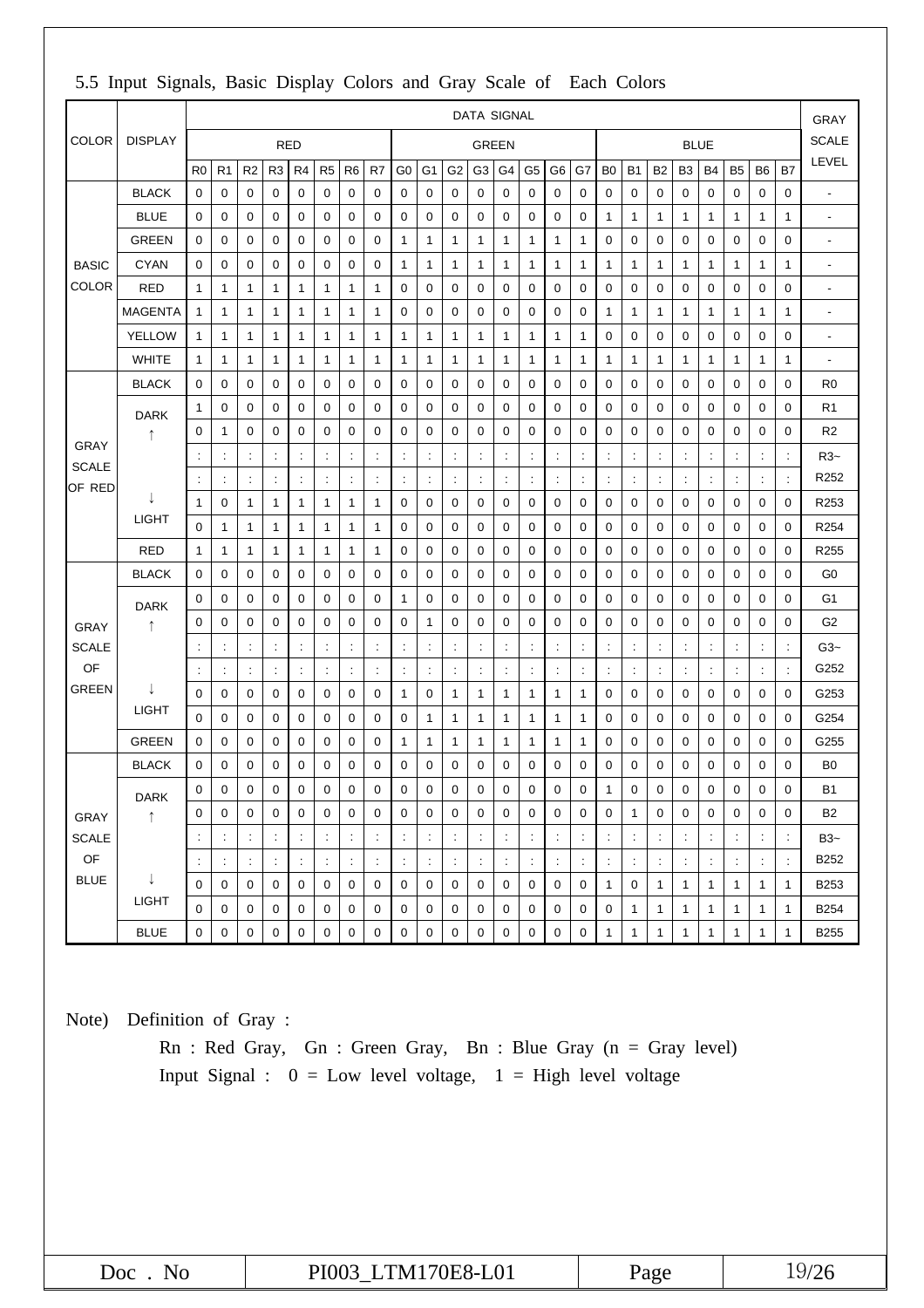# **6. Interface Timing**

| SIGNAL                            | <b>ITEM</b>              | <b>SYMBOL</b>       | MIN.           | TYP. | MAX.                     | <b>UNIT</b> | <b>NOTE</b> |
|-----------------------------------|--------------------------|---------------------|----------------|------|--------------------------|-------------|-------------|
| Clock                             | Frequency                | 1/TC                | 38.1           | 54   | 68.4                     | <b>MHz</b>  | (1),(2)     |
|                                   | High Time                | <b>TCH</b>          | $\overline{4}$ |      | $\overline{\phantom{a}}$ | nsec        |             |
|                                   | Low Time                 | <b>TCL</b>          | $\overline{4}$ |      | $\overline{\phantom{a}}$ | nsec        |             |
| Data                              | Setup Time               | <b>TDS</b>          | $\overline{4}$ |      |                          | nsec        |             |
|                                   | Hold Time                | <b>TDH</b>          | $\overline{4}$ |      |                          | nsec        |             |
| Data Enable                       | Setup Time               | <b>TES</b>          | $\overline{4}$ |      |                          | nsec        |             |
| Frame<br>Frequency                | Cycle                    | $\operatorname{Tv}$ | 18.2           | 16.7 | 13.1                     | msec        |             |
|                                   |                          |                     | 1032           | 1066 | 1066                     | lines       | (3)         |
|                                   | Frequency                | 1/Tv                | 55             | 60   | 76                       | Hz          |             |
| Vertical Active<br>Display Term   | Display Period           | TVD                 | 1024           | 1024 | 1024                     | lines       |             |
|                                   | Vertical Blank<br>Period | <b>TVB</b>          | 8              |      | $\overline{\phantom{a}}$ | lines       |             |
| One Line<br>Scanning Time         | Cycle                    | TH                  | 672            |      | 844                      | clocks      |             |
| Horizontal Active<br>Display Term | Display Period           | THD                 | 640            | 640  | 640                      | clocks      |             |

6.1 Timing Parameters ( DE only mode )

Note (1) Test Point : TTL control signal and CLK at LVDS Tx input terminal in system

(2) Internal  $Vec = 3.3V$ 

(3) At low Vsync frequency, under 60Hz, flicker level can increase at specific pattern.

| Doc | TM170E8-L01 | zage | Zb  |
|-----|-------------|------|-----|
| Nn  | PI003       |      | ZUF |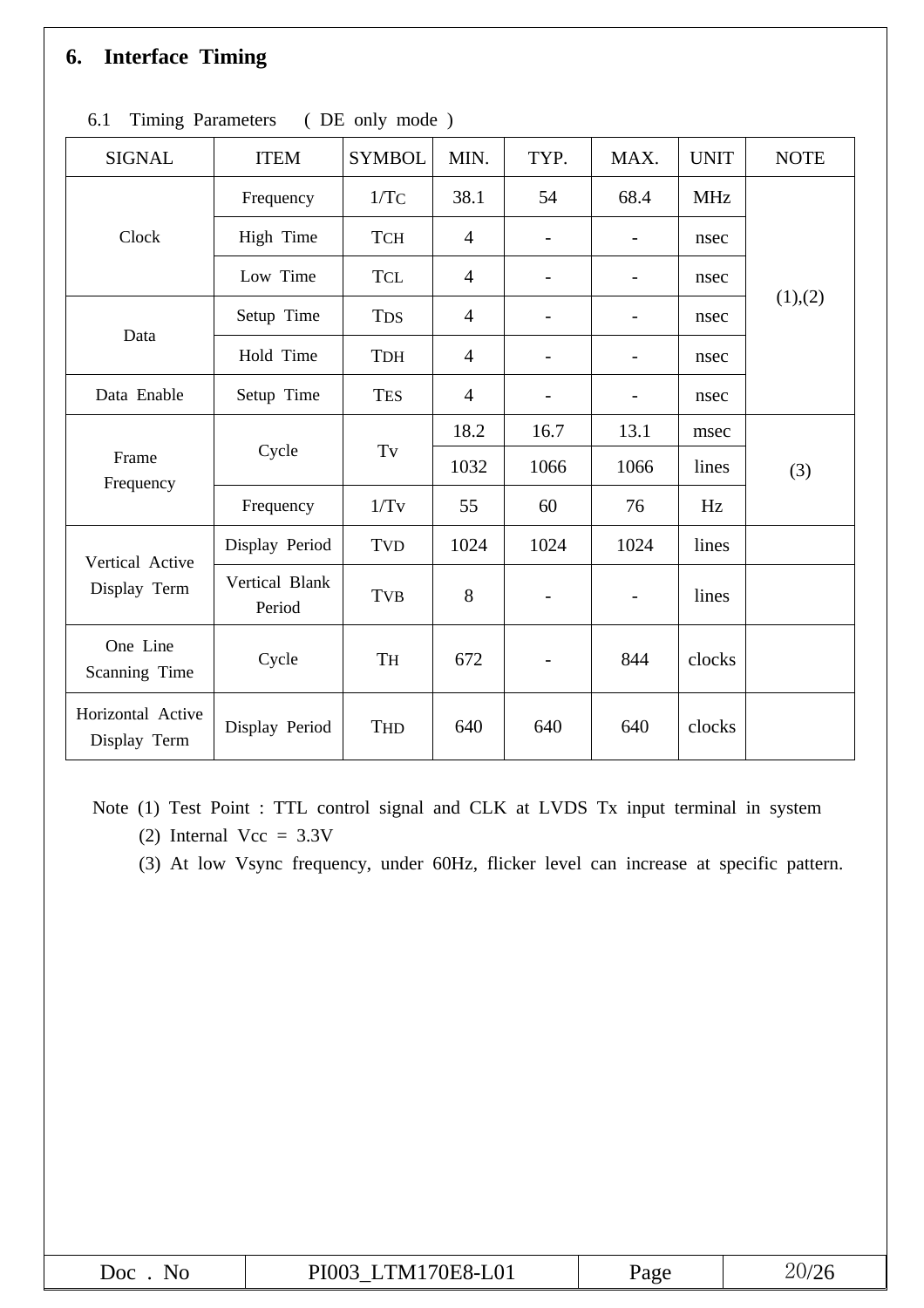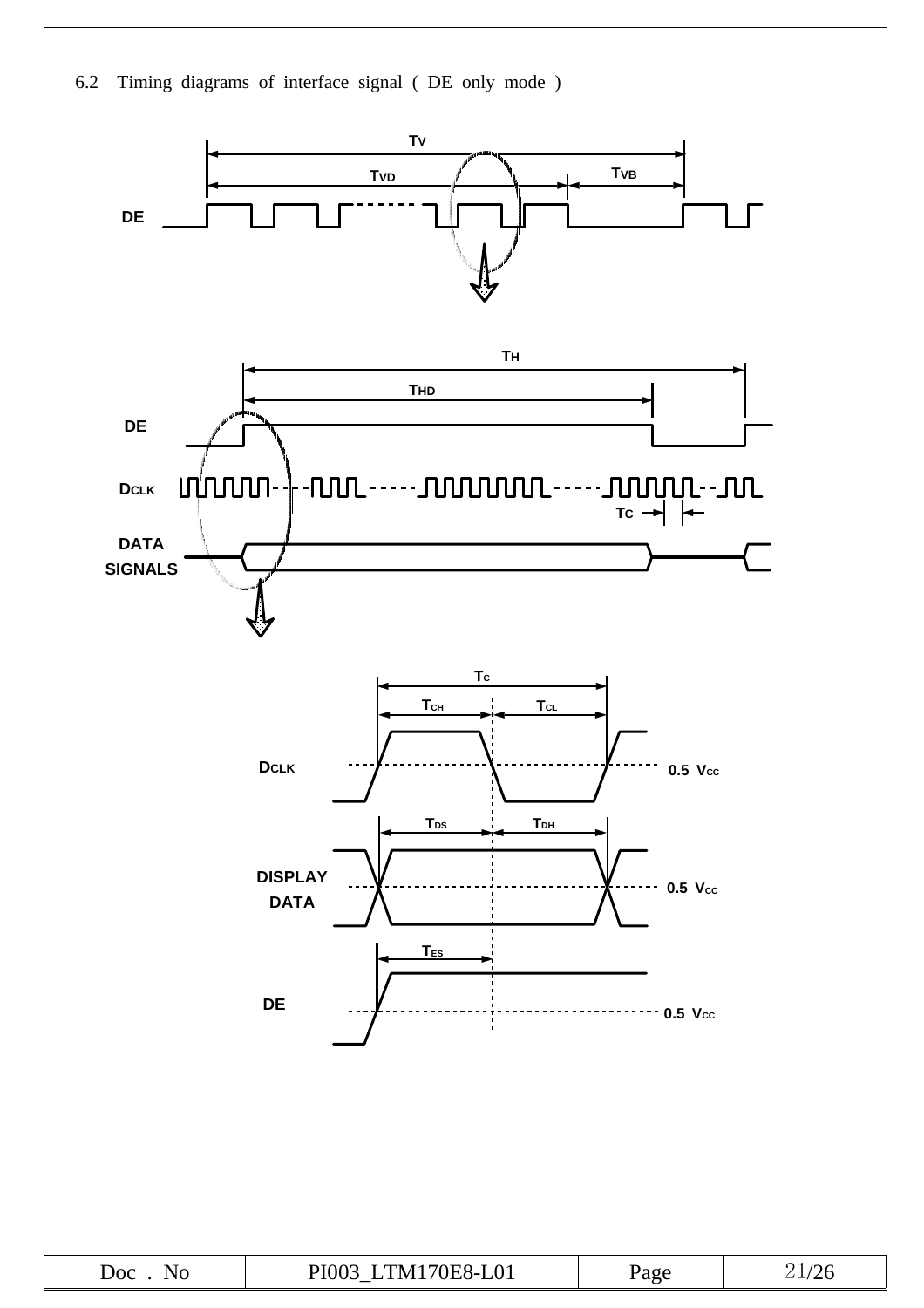#### 6.3 Power ON/OFF Sequence

: To prevent a latch-up or DC operation of the LCD module, the power on/off sequence should be as the diagram below.



Power ON/OFF Sequence

NOTE.

- (1) The supply voltage from the external system to the module input should be the same as the definition of VDD.
- (2) Apply the lamp voltage within the LCD operation range. When the back-light turns on before the LCD operates or the LCD turns off before the back-light does, the display may momentarily show abnormal images.
- (3) In case of VDD = off level, please keep the level of input signals low or keep a high impedance.
- (4) T4 should be measured after the module has been fully discharged between power off and on period.
- (5) Interface signal should not be kept in the high impedance state when the power is on.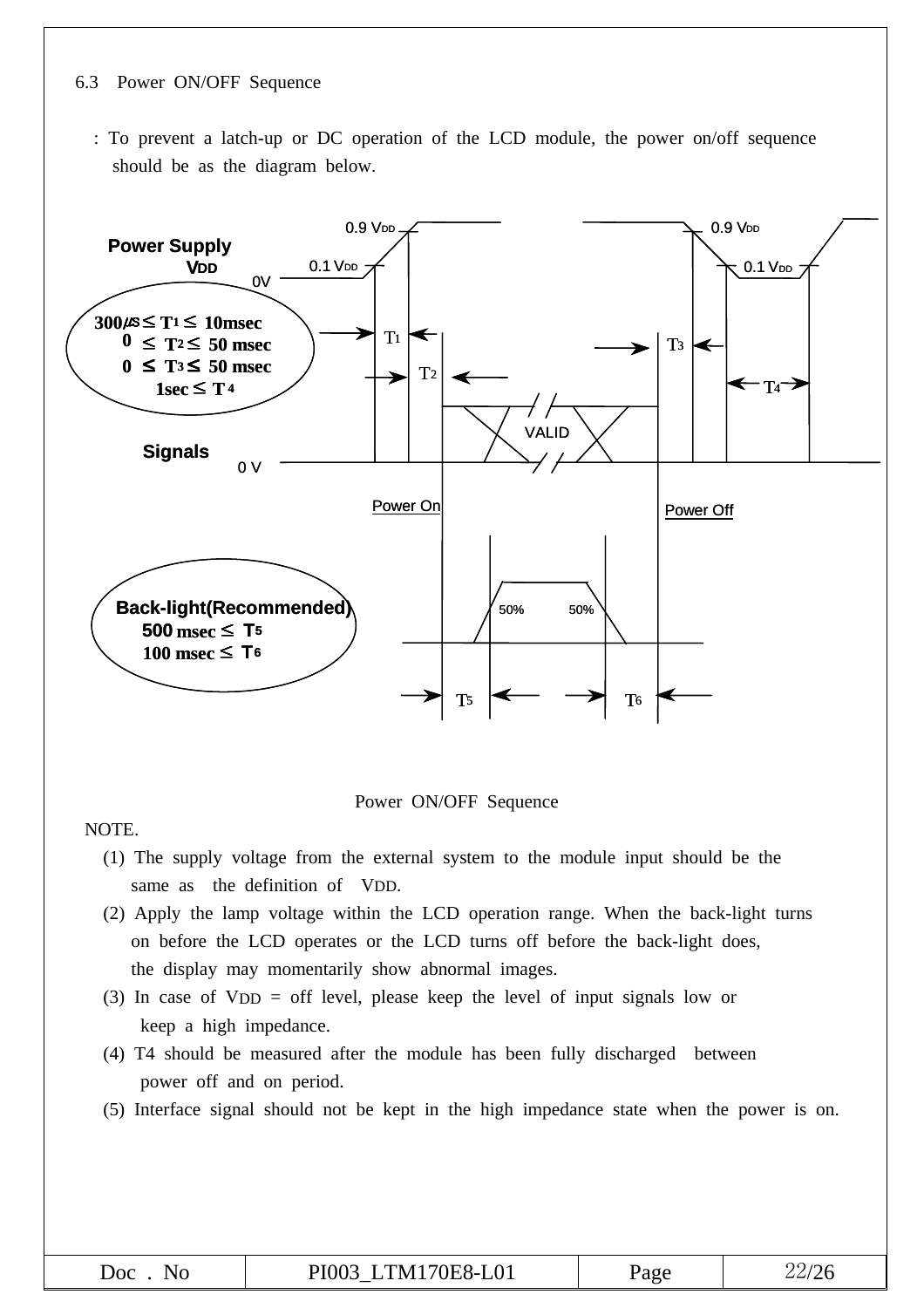# **7. Outline Dimension**

*[ Refer to the next page ]*

The 1st pin of interface connector is marked with  $\blacktriangledown$ .

| JOC<br>NJ 1 | M170E8-L01<br>DІ<br>. <i>.</i> |  |  |
|-------------|--------------------------------|--|--|
|-------------|--------------------------------|--|--|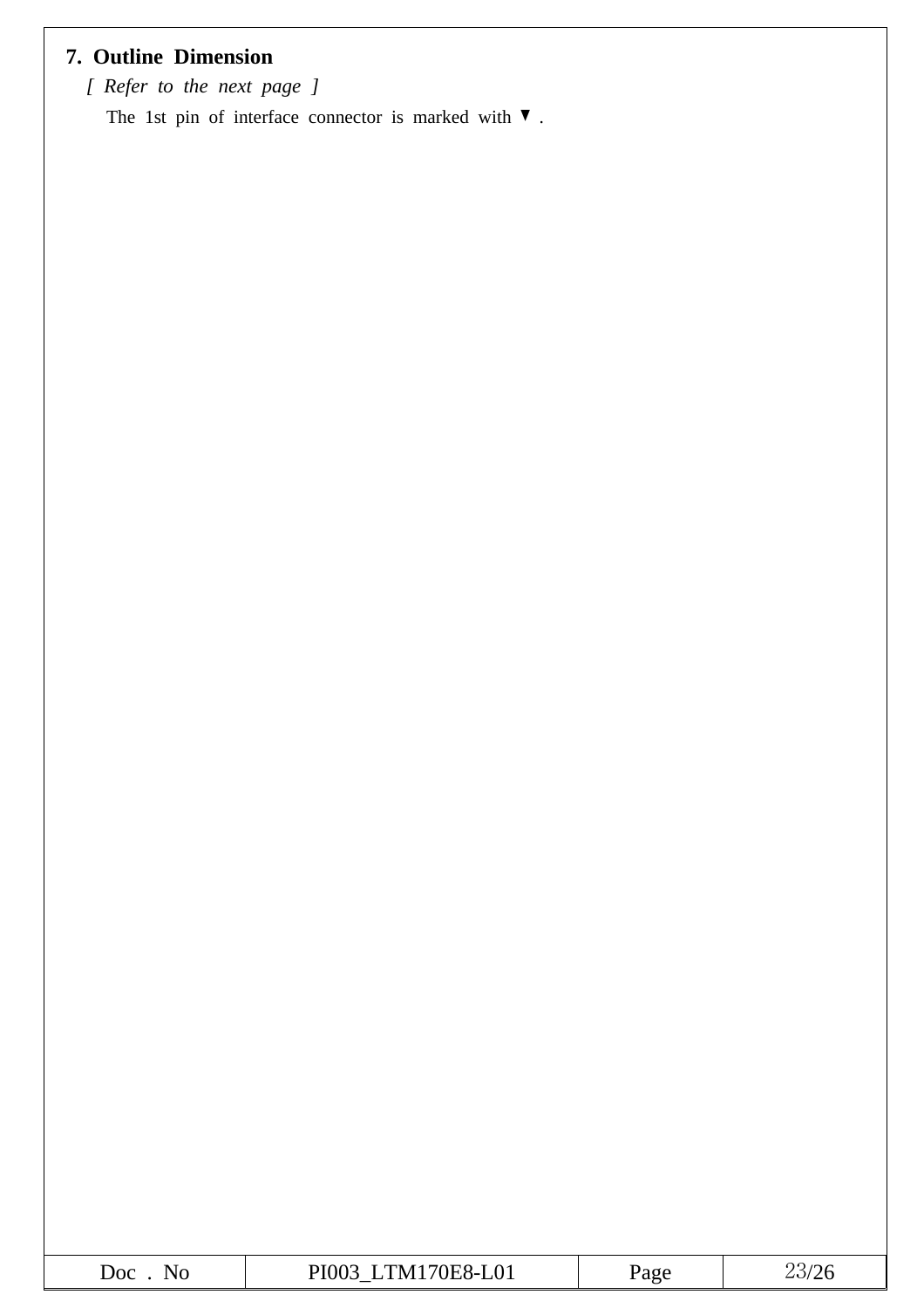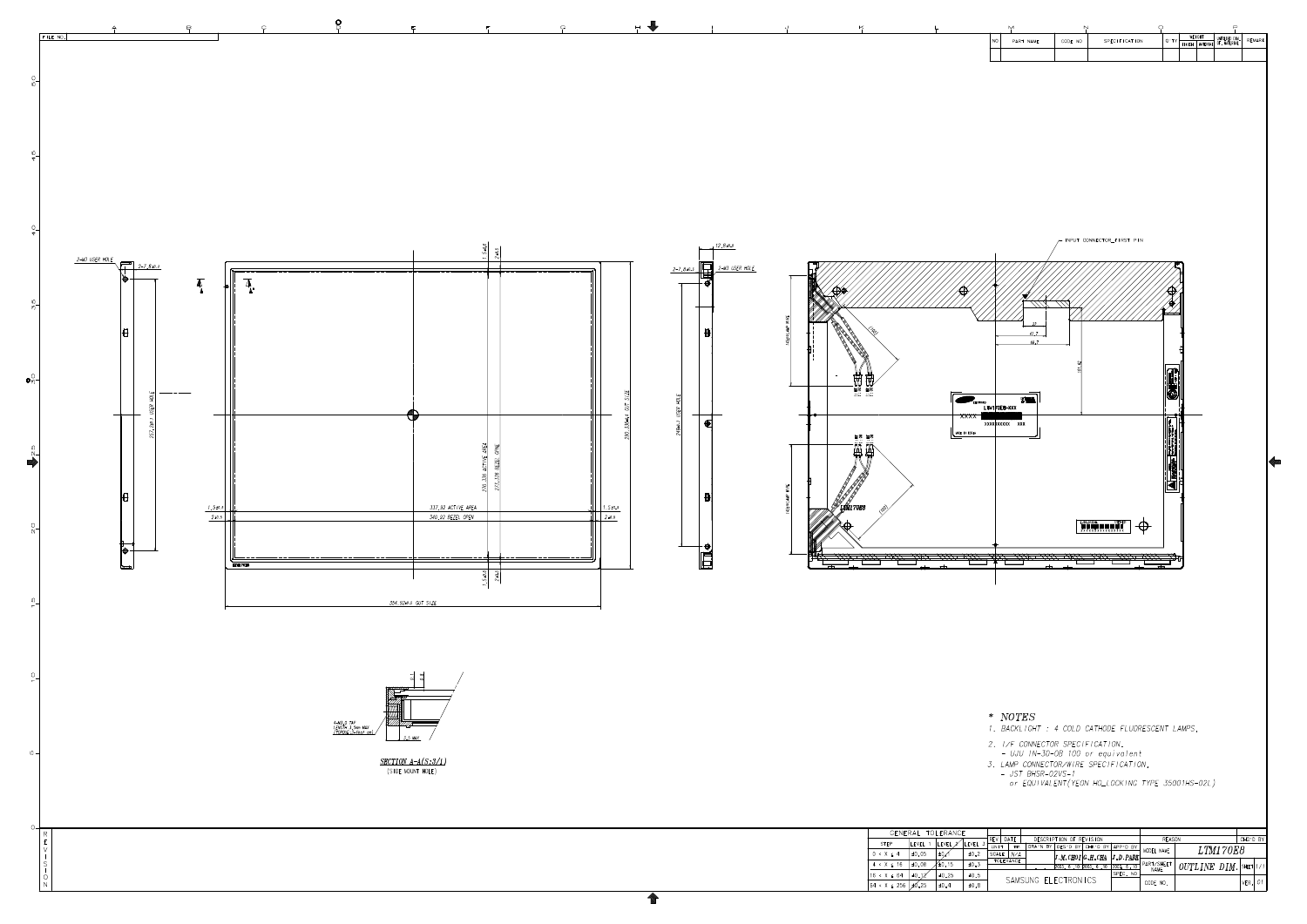#### **8. General Precautions**

#### 8.1 Handling

- (a) When the module is assembled, it should be attached to the system firmly using all mounting holes. Be careful not to twist or bend the modules.
- (b) Because the inverter uses high voltage, power should be disconnected before it is assembled or disassembled.
- (c) Refrain from strong mechanical shock and /or any force to the module. In addition to damage, this may cause improper operation or damage to the module and CCFT back-light.
- (d) Note that polarizers are very fragile and could be easily damaged. Do not press or scratch the surface using the harder than a HB pencil lead.
- (e) Wipe off water droplets or oil immediately. If you leave the droplets for a long time, staining and discoloration may occur.
- (f) If the surface of the polarizer is dirty, clean it using some absorbent cotton or soft cloth.
- (g) The desirable cleaners are water, IPA(Isopropyl Alcohol) or Hexane. Do not use Ketone type materials(ex. Acetone), Ethyl alcohol, Toluene, Ethyl acid or Methyl chloride. It might permanent damage to the polarizer due to chemical reaction.
- (h) If the liquid crystal material leaks from the panel, it should be kept away from the eyes or mouth. In case of contact with hands, legs or clothes, it must be washed away thoroughly with soap.
- (i) Protect the module from static which may cause damage to the CMOS Gate Array IC.
- (j) Use finger-stalls with soft gloves in order to keep display clean during the incoming inspection and assembly process.
- (k) Do not disassemble the module.
- (l) Do not pull or fold the lamp wire.
- (m) Do not adjust the variable resistor located on the module.
- (n) Protection film for polarizer on the module should be slowly peeled off just before use so that the electrostatic charge can be minimized.
- (o) Pins of I/F connector should not be touched directly with bare hands.

| JOC<br>w | $\mathbf{r}$ and $\mathbf{r}$<br>$\sim$ $\sim$<br>. N.<br>$\sim$ $\sim$ $\sim$<br>— U +<br>$\sim$ $\sim$<br>. <b>.</b> . | $\sim$<br>. d2r | ∼ |
|----------|--------------------------------------------------------------------------------------------------------------------------|-----------------|---|
|          |                                                                                                                          |                 |   |